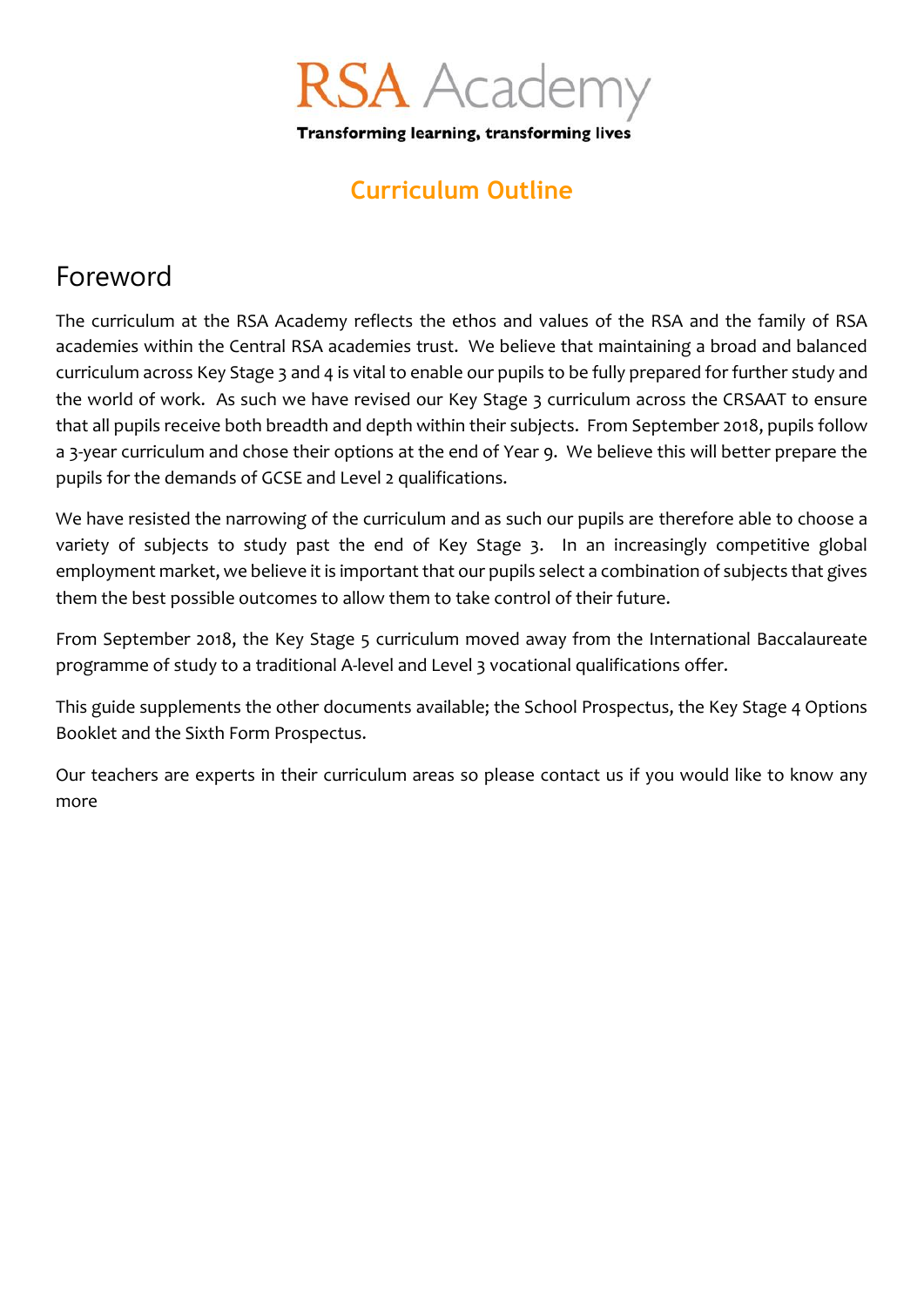**Our aims:**

#### *We seek to develop confident and creative learners who can thrive in a changing world.*

In order to achieve this, we have identified the **Knowledge, Skills** and **Experiences** which pupils are entitled to at CRSAAT academies and the conditions in which our core **Attributes** will be nurtured.

*Our curriculum will be the realisation of our shared aspirations for our learners*

#### *Knowledge (what we want our pupils to know and understand):*

#### **Our pupils are all entitled to:**

- Know, understand and have mastered the key concepts and questions related to, and arising from, each subject discipline **(Expert)**
- Locate their experiences within a broader sense of society and understand the purpose and relevance of subject disciplines **(Purposeful)**
- Opportunities for dialogue within subjects to build and use subject specific vocabulary **(Fluent)**
- Know and understand their own learning journey with opportunities to explore progress and shape that journey **(Self-Regulating)**
- Know, understand and contribute to the assessment process **(Self-Directing)**

#### *Attributes (what we want our pupils to be like)*

*All schools will create the conditions in which these can be nurtured*

#### **Our pupils are all entitled to:**

- Experience opportunities to take risks, doing so purposefully and with understanding **(Risk-Tolerant)**
- Demonstrate the willingness to persist and overcome difficulties in order to build resilience **(Resilient)**
- Reflect upon, and learn from, their own and others' behaviours **(Reflective)**
- Engage with, and develop appreciation of own communities (community spirited) and other communities including their lifestyles, cultures and values **(Empathetic)**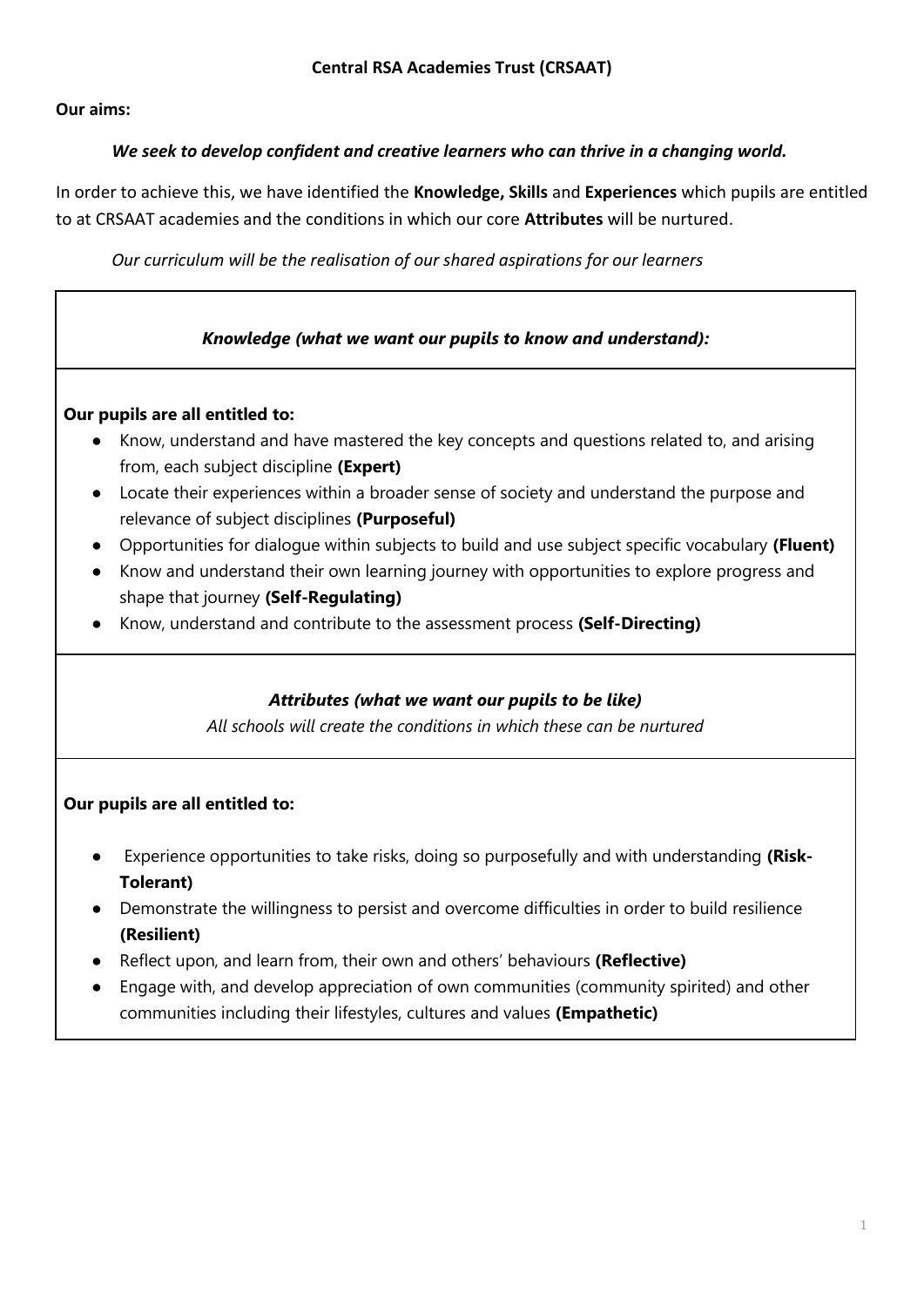#### *Skills (what we want our pupils to be able to do)*

#### **Our pupils are all entitled to:**

- Generate solutions to authentic problems and challenges with originality as part of a creative process **(Problem-Solving**)
- Interact purposefully with others, including groups and teams, in a variety of different contexts **(Collaborative)**
- Communicate effectively, frequently and purposefully through different channels including discussion, debate and questioning developing Oracy skills **(Communicative)**
- Access texts in order to interpret/understand and write effectively for different purposes **(Literate)**
- Engage in, understand and take responsibility for, their part in the learning process and, in addition contribute to the learning of others **(Metacognitive)**
- Learn how to study, retain key information and perform confidently in public examinations **(Pragmatic)**

#### *Experiences (what we want our pupils to have accessed and enjoyed)*

#### **Our pupils are all entitled to:**

- Enjoy, experience excitement and find significant value in, their school experience **(Engaged and Enthused)**
- Take an active part in visits and trips which are beyond their own life experience or those of their school **(Cosmopolitan)**
- Access meaningful and extended opportunities to appreciate what Higher Education and Employment can offer **(Autonomous)**
- Be fully involved in an ambitious project which impacts on a wider audience than their peers **(Champion)**
- Be stretched by a range of experiences which challenge their view of themselves and their future **(Self-Aware)**
- Experience authentic responsibility in and around school **(Responsible)**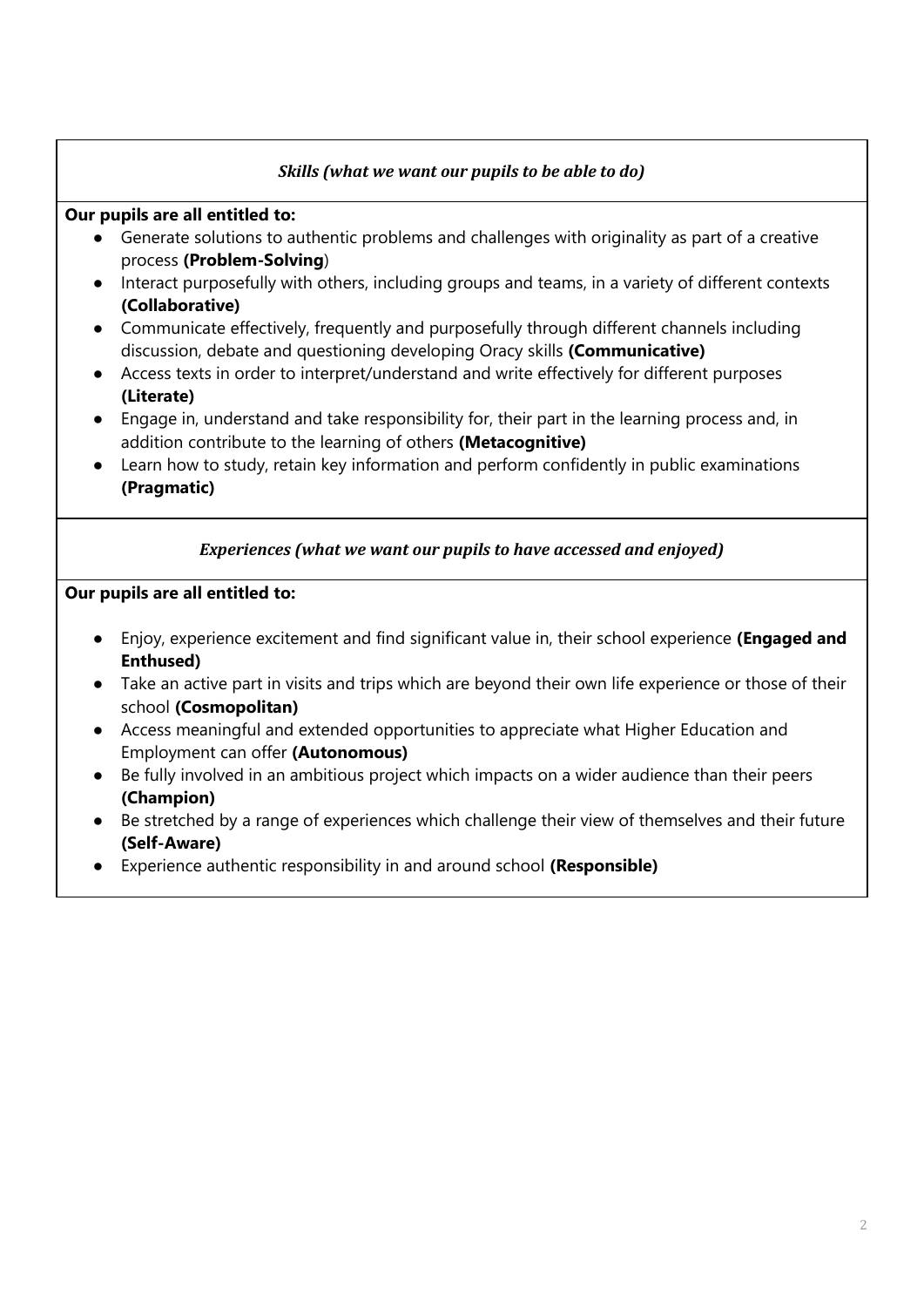# **KASE Descriptors**

| <b>Knowledge</b>                                                                                                                                      | <b>Pupil Definition</b>                                                  | <b>Pupil Strategies</b>                                                                                                                                                                                                                                                                                                                                                                                                                                                                                                      | <b>Teacher Interventions</b>                                                                                                                                                                                                                                                                                                                                                                                                                                                                  | <b>School Interventions</b>                                                                                                                                                                                                                                                                                                                                                                                                                                                                                                  |
|-------------------------------------------------------------------------------------------------------------------------------------------------------|--------------------------------------------------------------------------|------------------------------------------------------------------------------------------------------------------------------------------------------------------------------------------------------------------------------------------------------------------------------------------------------------------------------------------------------------------------------------------------------------------------------------------------------------------------------------------------------------------------------|-----------------------------------------------------------------------------------------------------------------------------------------------------------------------------------------------------------------------------------------------------------------------------------------------------------------------------------------------------------------------------------------------------------------------------------------------------------------------------------------------|------------------------------------------------------------------------------------------------------------------------------------------------------------------------------------------------------------------------------------------------------------------------------------------------------------------------------------------------------------------------------------------------------------------------------------------------------------------------------------------------------------------------------|
| <b>Entitlement</b>                                                                                                                                    |                                                                          |                                                                                                                                                                                                                                                                                                                                                                                                                                                                                                                              |                                                                                                                                                                                                                                                                                                                                                                                                                                                                                               |                                                                                                                                                                                                                                                                                                                                                                                                                                                                                                                              |
| Know, understand and<br>have<br>mastered the key concepts and<br>questions related to, and arising<br>from, each subject discipline.<br><b>Expert</b> | I can learn and<br>remember all the<br>important things in my<br>lessons | Concentrate throughout each<br>$\bullet$<br>lesson particularly when the<br>teacher is describing<br>'important' information.<br>Take care of exercise books<br>$\bullet$<br>and go over what you've<br>written in each.<br>Test yourself as you go: can<br>$\bullet$<br>you hide the page and<br>describe what's hidden?<br>Know which are the key<br>words and concepts for the<br>subject<br>Make sure you understand<br>$\bullet$<br>and can use the key words<br>and concepts.<br>Give full answers wherever<br>you can | Stay informed about the<br>$\bullet$<br>Curriculum requirements for<br>your subject<br>Continue to build your<br>$\bullet$<br>professional knowledge in<br>your subject discipline<br>Continue to build your<br>$\bullet$<br>pedagogical knowledge in your<br>subject discipline<br>Be fully aware of how progress<br>$\bullet$<br>will be measured and reported<br>in your subject discipline<br>Be fully aware of how pupils<br>$\bullet$<br>will be assessed in your<br>subject discipline | Discuss, Agree, and Structure the<br>$\bullet$<br>curriculum content with your<br>teaching teams.<br>Agree the sequence in which the<br>$\bullet$<br>content will be delivered<br>Isolate the key concepts and<br>$\bullet$<br>questions related to, and arising<br>from the content<br>Agree and Plan for the time given<br>$\bullet$<br>to the content<br>Agree and Plan how the content,<br>$\bullet$<br>particularly the key concepts and<br>questions, can be delivered to<br>meet the RSA Central Pupil<br>Entitlement |
| Locate their experiences within<br>a broader sense of society and<br>understand the purpose and<br>relevance of subject disciplines.<br>Purposeful    | I know about my<br>learning and what<br>makes it worthwhile              | Think about where you may<br>$\bullet$<br>have seen the topics you<br>study in school used in<br>everyday life<br>Find out about people you<br>$\bullet$<br>know or have seen who have<br>used their subject knowledge<br>successfully<br>Ask good questions in class<br>$\bullet$<br>about where and when you<br>can use your new knowledge                                                                                                                                                                                 | Examine the topics you teach<br>$\bullet$<br>to see where and when links to<br>life beyond school can be made<br>Where desirable provide<br>$\bullet$<br>examples or case studies from<br>life beyond school<br>Explain the origins of the<br>$\bullet$<br>information, methods or<br>thinking you are providing. We<br>'stand on the shoulders of<br>giants!'                                                                                                                                | Nominate a member of staff from<br>$\bullet$<br>each Department to promote<br>subject relevance.<br>Have alumni boards in each<br>$\bullet$<br>Subject discipline promoting<br>career and educational successes<br>Have biographical portraits of<br>$\bullet$<br>successful public figures and place<br>these in pupil planners in front of<br>each subject outline                                                                                                                                                         |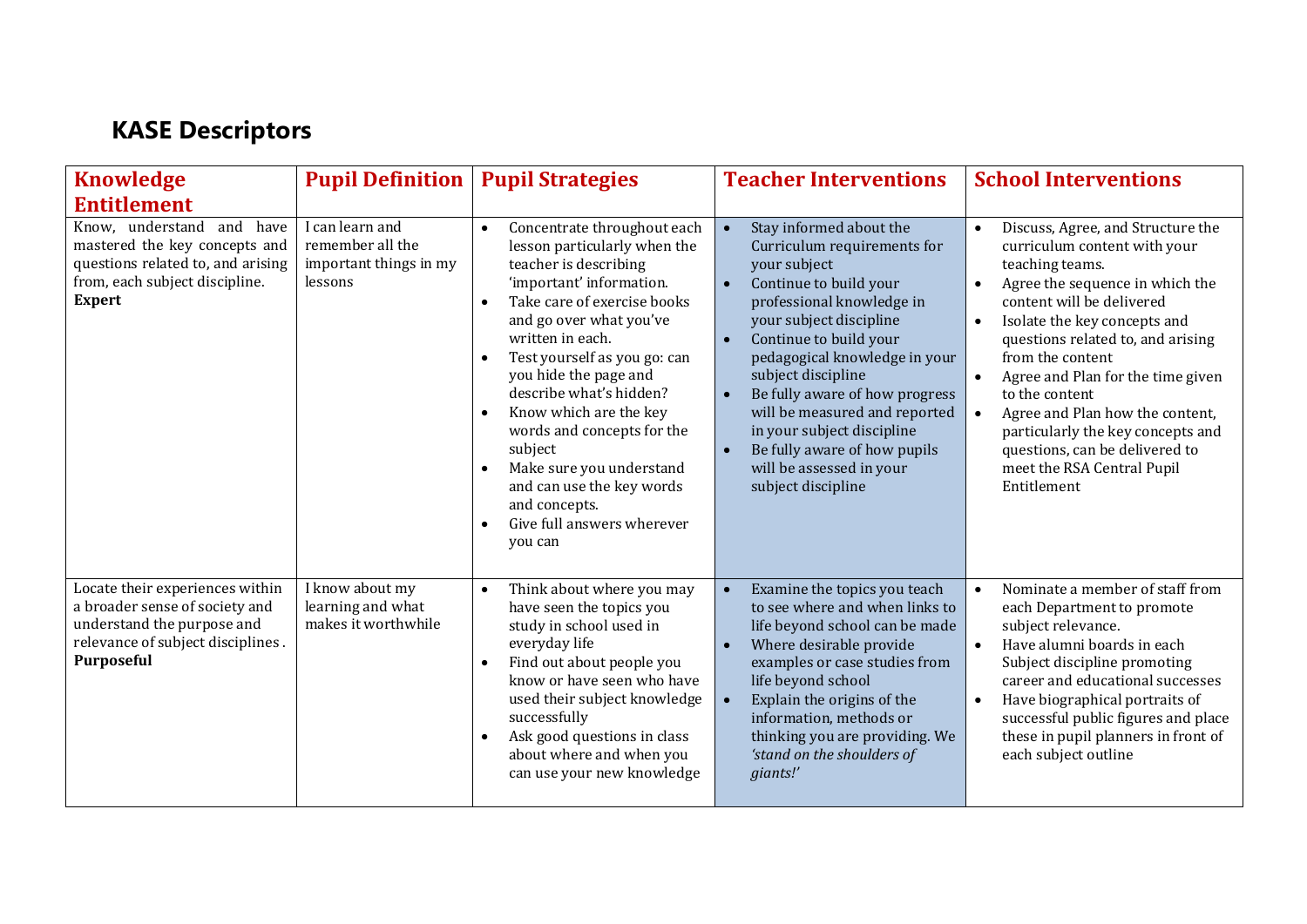| <b>Knowledge</b>                                                                                                | <b>Pupil Definition</b>                                          | <b>Pupil Strategies</b>                                                                                                                                                                                                                         | <b>Teacher Interventions</b>                                                                                                                                                                                                                                                                                                                                                                                                                                                                                                                                                                                                                                                                                                                                                                                              | <b>School Interventions</b>                                                                                                                                                                                                                                                                                                                                                                                                                                                                     |
|-----------------------------------------------------------------------------------------------------------------|------------------------------------------------------------------|-------------------------------------------------------------------------------------------------------------------------------------------------------------------------------------------------------------------------------------------------|---------------------------------------------------------------------------------------------------------------------------------------------------------------------------------------------------------------------------------------------------------------------------------------------------------------------------------------------------------------------------------------------------------------------------------------------------------------------------------------------------------------------------------------------------------------------------------------------------------------------------------------------------------------------------------------------------------------------------------------------------------------------------------------------------------------------------|-------------------------------------------------------------------------------------------------------------------------------------------------------------------------------------------------------------------------------------------------------------------------------------------------------------------------------------------------------------------------------------------------------------------------------------------------------------------------------------------------|
| <b>Entitlement</b>                                                                                              |                                                                  |                                                                                                                                                                                                                                                 |                                                                                                                                                                                                                                                                                                                                                                                                                                                                                                                                                                                                                                                                                                                                                                                                                           |                                                                                                                                                                                                                                                                                                                                                                                                                                                                                                 |
| Opportunities for dialogue<br>within subjects to build and use<br>subject specific vocabulary.<br><b>Fluent</b> | I can talk to others<br>about my learning<br>using the key words | Build up a list of key words<br>$\bullet$<br>and definitions in your<br>subject exercise books<br>In class experiment with new<br>$\bullet$<br>words and practice them<br>aloud<br>Take part in any class<br>$\bullet$<br>discussion activities | Build up a list of key words and<br>definitions in subject exercise<br>books as lessons progress.<br>Practice the use of paired and<br>small group focused<br>discussions. Scaffold these by<br>using sentence starters,<br>knowledge organisers and<br>similar resources<br>Use lots of priming discussion<br>$\bullet$<br>activities in pairs or small<br>groups prior to an activity or<br>task.<br>After a teacher led activity<br>have pupils spend time<br>discussing what they have<br>learned.<br>Ask how a subject expert<br>$\bullet$<br>might explain this - for<br>example, 'how would a<br>geographer describe this<br>population movement?'<br>In oral responses insist on use<br>$\bullet$<br>of the key vocabulary and<br>answers in complete<br>sentences. Ask questions<br>which elicit such responses. | Share strategies for developing<br>$\bullet$<br>dialogue in lessons as part of a<br>wider CPD within schools and<br>across the MAT<br>Have keyword dictionaries by<br>subject and place these in pupil<br>planners in front of each subject<br>outline<br>Use classroom display space to<br>$\bullet$<br>promote key vocabulary, sentence<br>starters and metacognitive<br>prompts<br>Create easy to access aminated<br>$\bullet$<br>knowledge organisers and<br>vocabulary mats for each topic |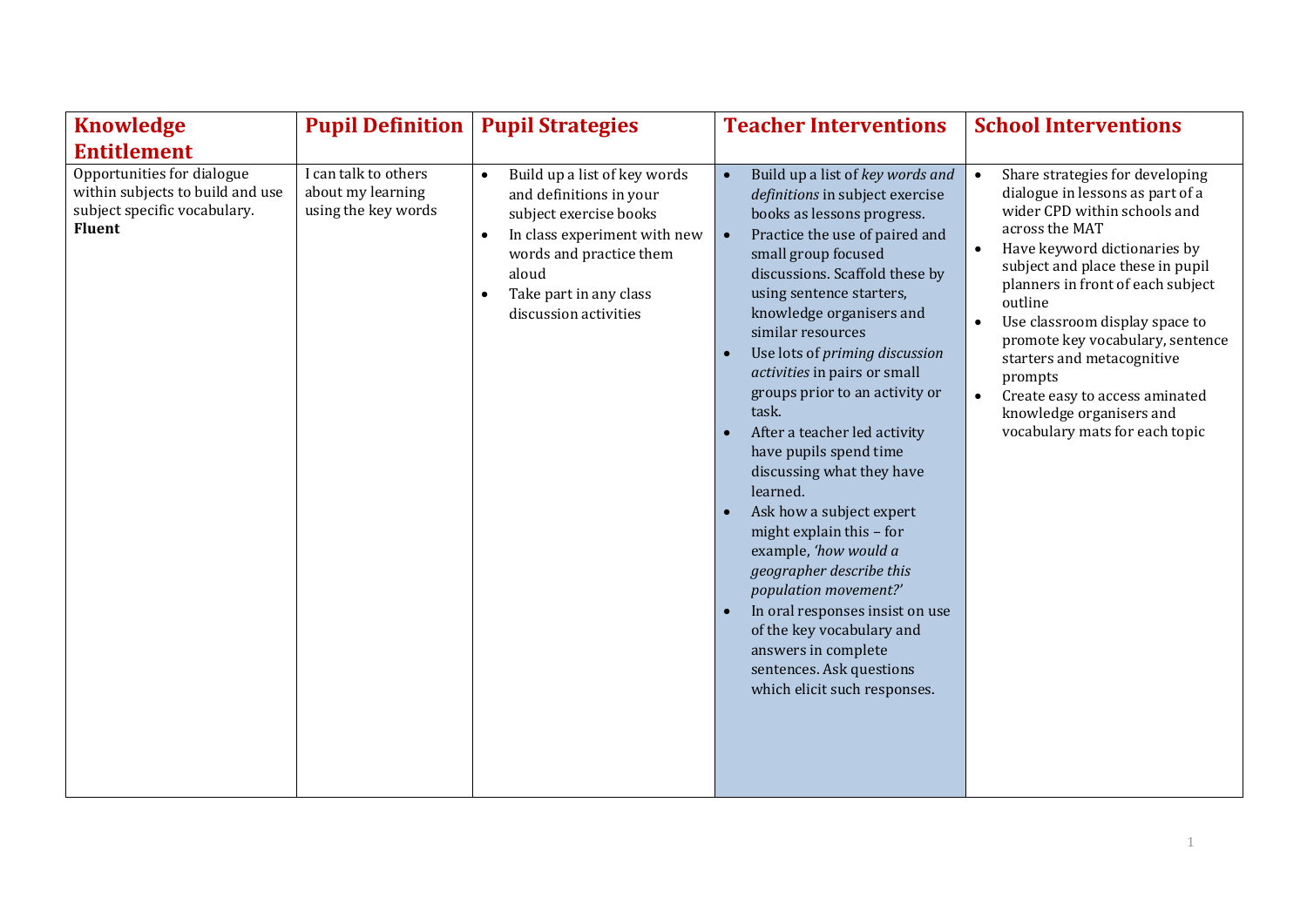| <b>Knowledge</b>                                                                                                                                    | <b>Pupil Definition</b>            | <b>Pupil Strategies</b>                                                                                                                                                                                                                                                                                         | <b>Teacher Interventions</b>                                                                                                                                                                                                                                                                                                                                                                                                                                                                                                                                                                                                                                                       | <b>School Interventions</b>                                                                                                                                                                                                                                                                                                                                                                                                     |
|-----------------------------------------------------------------------------------------------------------------------------------------------------|------------------------------------|-----------------------------------------------------------------------------------------------------------------------------------------------------------------------------------------------------------------------------------------------------------------------------------------------------------------|------------------------------------------------------------------------------------------------------------------------------------------------------------------------------------------------------------------------------------------------------------------------------------------------------------------------------------------------------------------------------------------------------------------------------------------------------------------------------------------------------------------------------------------------------------------------------------------------------------------------------------------------------------------------------------|---------------------------------------------------------------------------------------------------------------------------------------------------------------------------------------------------------------------------------------------------------------------------------------------------------------------------------------------------------------------------------------------------------------------------------|
| <b>Entitlement</b>                                                                                                                                  |                                    |                                                                                                                                                                                                                                                                                                                 |                                                                                                                                                                                                                                                                                                                                                                                                                                                                                                                                                                                                                                                                                    |                                                                                                                                                                                                                                                                                                                                                                                                                                 |
| Know and understand their<br>own learning journey with<br>opportunities to explore<br>progress and shape that<br>journey.<br><b>Self-Regulating</b> | I know what to do to get<br>better | Make looking over your<br>$\bullet$<br>written work a habit<br>When you get to your class<br>$\bullet$<br>open/look over your work<br>before you begin<br>At the end of a lesson ask<br>$\bullet$<br>yourself 'what do I know now<br>that I didn't know before?'<br>Practice until you get better!<br>$\bullet$ | Use the beginning of learning<br>episodes to establish what is<br>already known - and by<br>implication not known or<br>possibly misunderstood - and<br>what would be good to know.<br>Constantly point out and make<br>explicit connections between<br>units of knowledge within the<br>current lesson and from<br>previous lessons<br>Include regular pupil review<br>into your lessons: make these<br>short and focused. They are<br>summary exchanges between<br>pupils. Listen in for<br>misconceptions.<br>Landmark how topics build<br>upon each other to accumulate<br>knowledge, skills and<br>experiences. Use permanent<br>visuals as reference points and<br>reminders | Update the agreed RSA MAT lesson<br>structure to give greater emphasis<br>to knowledge and meta-<br>knowledge review<br>Create time for teachers to<br>integrate and landmark how topics<br>build upon each other to<br>accumulate knowledge, skills and<br>experiences.<br>Use time and resource to add<br>$\bullet$<br>permanent visuals - replicated in<br>classrooms and in planners - as<br>reference points and reminders |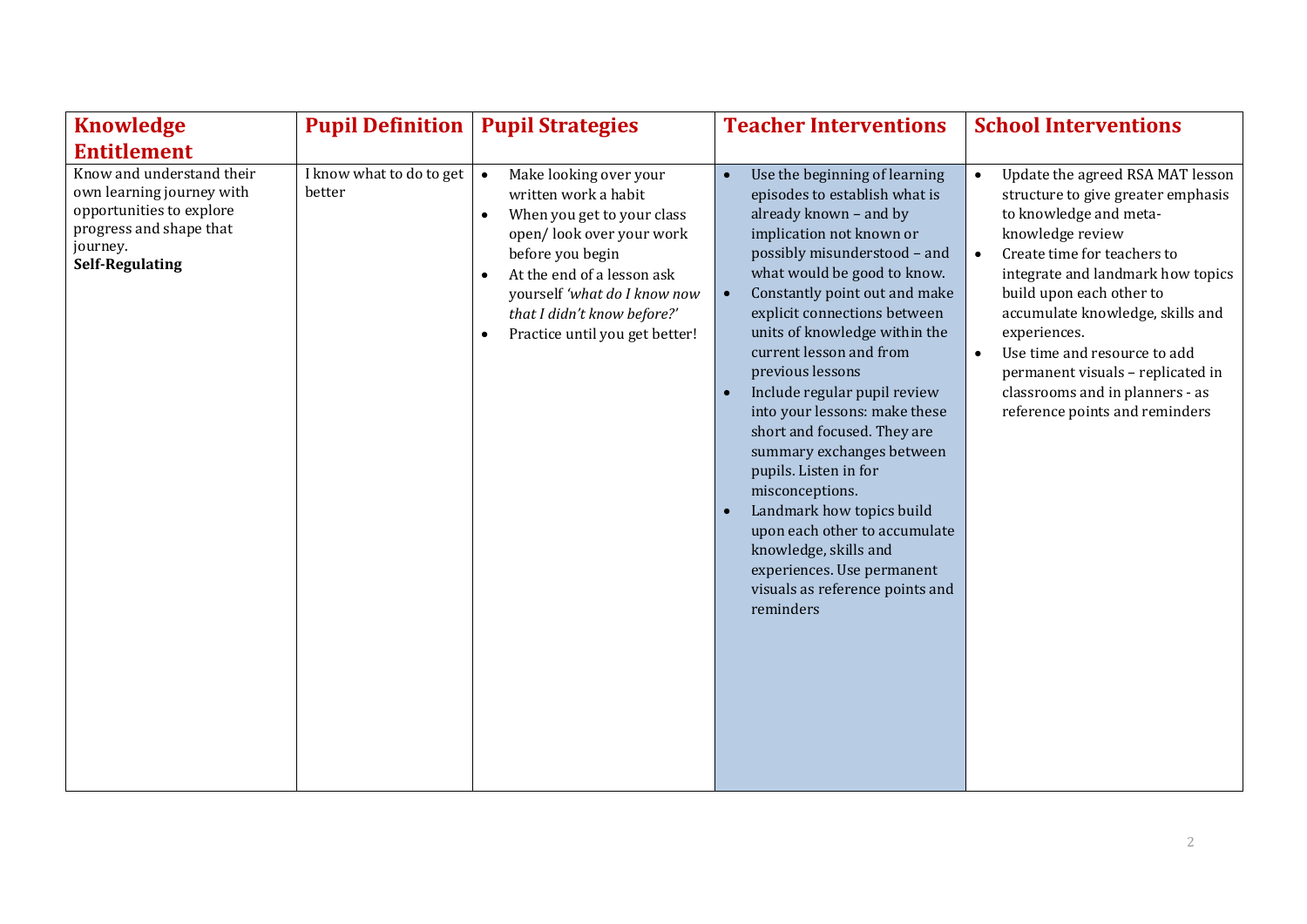| <b>Knowledge</b>                                                                          | <b>Pupil Definition</b>       | <b>Pupil Strategies</b>                                                                                                                                                                                                                                                                                                                                                                                                                                                                                                                  | <b>Teacher Interventions</b>                                                                                                                                                                                                                                                                                                                                                                                                                                                                                                                                                                                                                                                                                                                                                                                                                                                                                                                                            | <b>School Interventions</b>                                                                                                                                                                                                                                                                                                                                                                     |
|-------------------------------------------------------------------------------------------|-------------------------------|------------------------------------------------------------------------------------------------------------------------------------------------------------------------------------------------------------------------------------------------------------------------------------------------------------------------------------------------------------------------------------------------------------------------------------------------------------------------------------------------------------------------------------------|-------------------------------------------------------------------------------------------------------------------------------------------------------------------------------------------------------------------------------------------------------------------------------------------------------------------------------------------------------------------------------------------------------------------------------------------------------------------------------------------------------------------------------------------------------------------------------------------------------------------------------------------------------------------------------------------------------------------------------------------------------------------------------------------------------------------------------------------------------------------------------------------------------------------------------------------------------------------------|-------------------------------------------------------------------------------------------------------------------------------------------------------------------------------------------------------------------------------------------------------------------------------------------------------------------------------------------------------------------------------------------------|
| <b>Entitlement</b>                                                                        |                               |                                                                                                                                                                                                                                                                                                                                                                                                                                                                                                                                          |                                                                                                                                                                                                                                                                                                                                                                                                                                                                                                                                                                                                                                                                                                                                                                                                                                                                                                                                                                         |                                                                                                                                                                                                                                                                                                                                                                                                 |
| Know, understand and<br>contribute to the assessment<br>process.<br><b>Self-Directing</b> | I know how well I am<br>doing | $\bullet$<br>If at any time you get stuck -<br>practice getting unstuck! Do<br>so by thinking about it again,<br>asking someone nearby,<br>asking the teacher<br>Listen carefully to any<br>$\bullet$<br>guidance your teacher gives<br>you in class. Make sure you<br>understand what is being<br>said. Ask if you are not sure.<br>Read any written comments<br>$\bullet$<br>and if you have to improve<br>something then do so.<br>Make sure you plan your time<br>carefully so that all the<br>homework gets done as best<br>you can | Do not confuse 'doing' with<br>learning. Being productive<br>isn't the same as having<br>learned. Be explicit in<br>declaring the learning<br>consequence of each teacher<br>designed activity. Revisit this.<br>Avoid 'what we will <b>do</b> next'-<br>thinking!<br>Design any Success Criteria<br>around learning intentions and<br>desired outcomes.<br>Avoid preoccupying with time<br>$\bullet$<br>on task at the expense of the<br>learning which could be taking<br>place.<br>Make 'Desirable Difficulties' or<br>Getting Stuck part of the<br>everyday learning experience.<br>If it helps use concepts such as<br>the 'Learning Pit' to explain<br>how struggle is temporary but<br>often necessary for learning.<br>Practice becoming better at<br>oral feedback which is succinct<br>and located where needed<br>most. Don't get sucked into<br>lengthy interactions.<br>Revisit any written comments<br>you may have made to check<br>for Actions Arising. | Make Feedback and Guidance a<br>major component of CPD in each<br>school and across the MAT<br>Agree shared, evidence-based<br>principles and following this give<br>subject autonomy to interpret<br>such 'principles' in their own way<br>Review Feedback and Guidance<br>across the MAT looking<br>particularly at: workload issues<br>and impact of existing practices on<br>pupil learning |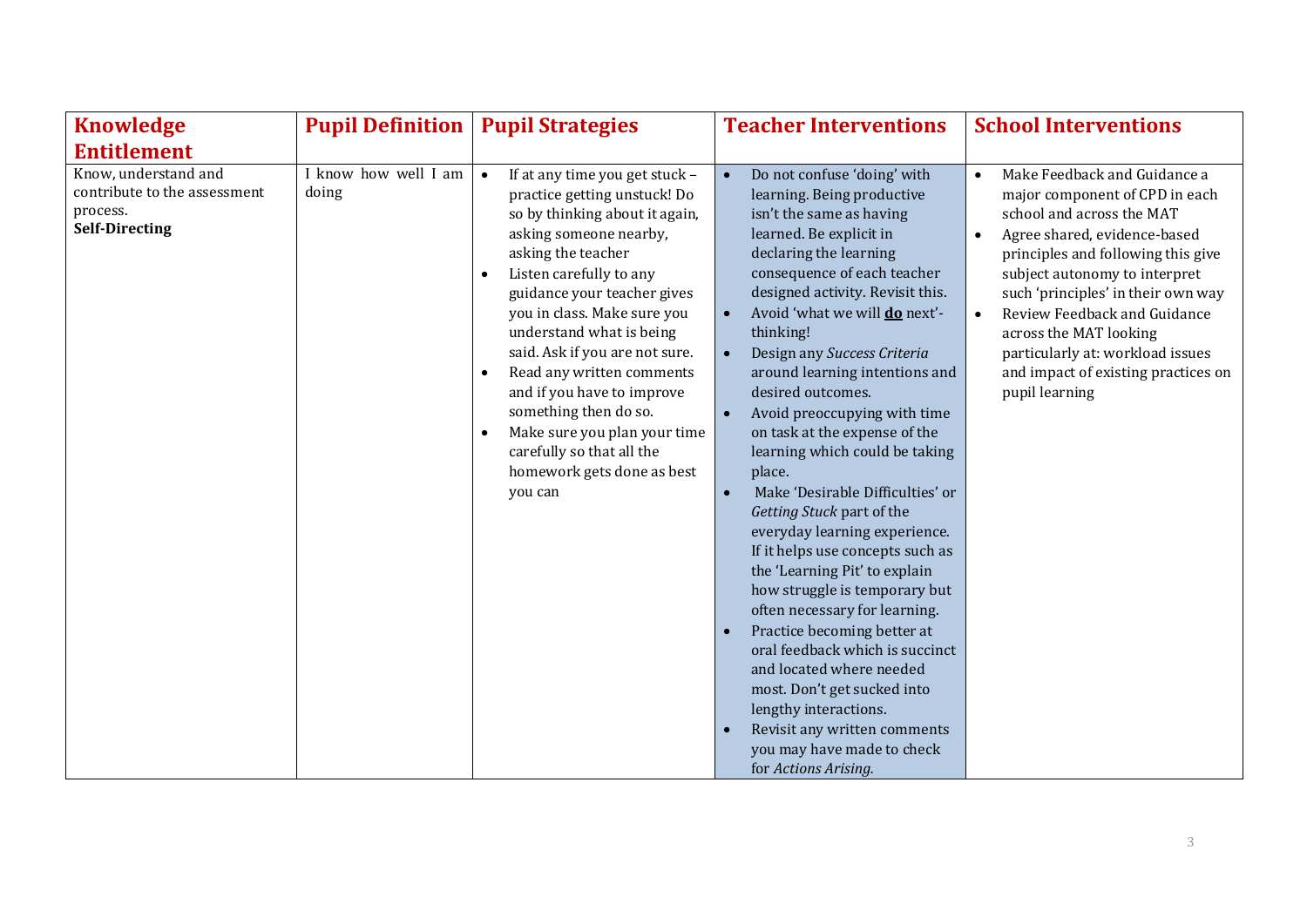| <b>Skills Entitlement</b>                                                                                                                  | <b>Pupil Definition</b>                                            | <b>Pupil Strategies</b>                                                                                                                                                                                                                                                       | <b>Teacher Interventions</b>                                                                                                                                                                                                                                                                                                                                                                                                                                                                         | <b>School Interventions</b>                                                                                                                                                                                                                                                                                                                                                                                                                                                                                  |
|--------------------------------------------------------------------------------------------------------------------------------------------|--------------------------------------------------------------------|-------------------------------------------------------------------------------------------------------------------------------------------------------------------------------------------------------------------------------------------------------------------------------|------------------------------------------------------------------------------------------------------------------------------------------------------------------------------------------------------------------------------------------------------------------------------------------------------------------------------------------------------------------------------------------------------------------------------------------------------------------------------------------------------|--------------------------------------------------------------------------------------------------------------------------------------------------------------------------------------------------------------------------------------------------------------------------------------------------------------------------------------------------------------------------------------------------------------------------------------------------------------------------------------------------------------|
| Generate solutions to authentic<br>problems and challenges with<br>originality as part of a creative<br>process.<br><b>Problem Solving</b> | I have lots of my own<br>ideas about how to<br>solve real problems | Collect the information you<br>$\bullet$<br>need<br>Ask great questions as you go<br>$\bullet$<br>Identify the key issue(s)<br>$\bullet$<br>Think about all the possible<br>$\bullet$<br>solutions<br>Find the 'best' solution<br>$\bullet$<br>Test the solution<br>$\bullet$ | Vary how the information<br>$\bullet$<br>provided to pupils is presented<br>and accessed<br>Invite and harvest a range of<br>$\bullet$<br>questions and build expertise<br>in asking skilful questions<br>Model how to isolate what's<br>$\bullet$<br>important<br>Explore a range of possible<br>solutions<br>Isolate the 'best' solution and<br>demonstrate ways of doing so<br>Evaluate and improve the<br>problem solving process                                                                | Establish subject design teams to<br>$\bullet$<br>look closely at the content taught,<br>the sequence in which it is taught,<br>the time devoted and the optimal<br>methods of delivery.<br>Layer-in open-ended questions<br>$\bullet$<br>and space for problem solving to<br>each topic taught. Build some<br>aspects of the curriculum offer<br>around big or 'hinge' questions<br>which invite a multi-disciplinary<br>approach<br>Build problem-solving into school<br>$\bullet$<br>trips and theme days |
| Interact purposefully with<br>others, including groups and<br>teams, in a variety of different<br>contexts.<br>Collaborative               | I can be a useful<br>member of any group<br>or team                | Know how groups and teams<br>$\bullet$<br>work<br>Make helpful contributions<br>$\bullet$<br>Stay involved to the end<br>$\bullet$                                                                                                                                            | Use the classroom seating<br>$\bullet$<br>layout to best suit how you<br>wish pupils to learn but be<br>prepared to change the layout.<br>Ask yourself if it's best learned<br>through a group task? If so.<br>design meaningful group tasks<br>which require team<br>contributions.<br>Teach pupils how to lead and<br>contribute to a group, ask<br>questions and listen<br>Monitor who does what - and<br>debrief the group dynamics so<br>that contributions can improve<br>Value group outcomes | Have a well-considered policy on<br>$\bullet$<br>the use of groupwork in classroom<br>situations<br>Check that classroom layout can<br>$\bullet$<br>support group activity when its<br>needed<br>Equip staff with techniques to<br>$\bullet$<br>enhance group activity - for<br>example the Harkness method<br>Link group activity to developing<br>$\bullet$<br>Oracy and the use of key<br>vocabulary                                                                                                      |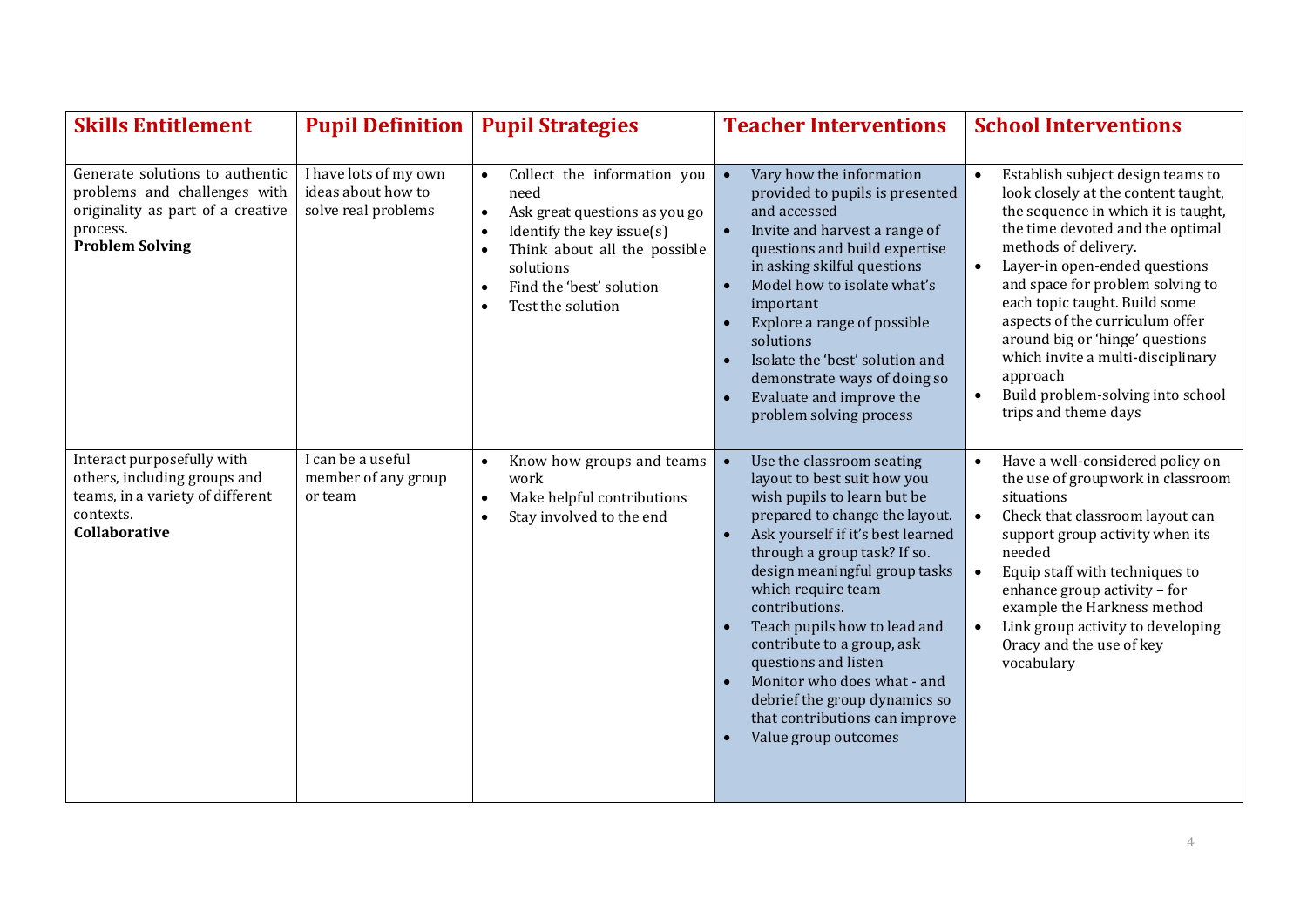| <b>Skills Entitlement</b>                                                                                                                                                         | <b>Pupil Definition</b>                                                                                                 | <b>Pupil Strategies</b>                                                                                                                                                                                                                                                                                                                                                                                                                                                          | <b>Teacher Interventions</b>                                                                                                                                                                                                                                                                                                                                                                                                                                                                                                               | <b>School Interventions</b>                                                                                                                                                                                                                                                                                                                                                                                                                                                                                                                                                          |
|-----------------------------------------------------------------------------------------------------------------------------------------------------------------------------------|-------------------------------------------------------------------------------------------------------------------------|----------------------------------------------------------------------------------------------------------------------------------------------------------------------------------------------------------------------------------------------------------------------------------------------------------------------------------------------------------------------------------------------------------------------------------------------------------------------------------|--------------------------------------------------------------------------------------------------------------------------------------------------------------------------------------------------------------------------------------------------------------------------------------------------------------------------------------------------------------------------------------------------------------------------------------------------------------------------------------------------------------------------------------------|--------------------------------------------------------------------------------------------------------------------------------------------------------------------------------------------------------------------------------------------------------------------------------------------------------------------------------------------------------------------------------------------------------------------------------------------------------------------------------------------------------------------------------------------------------------------------------------|
| Communicate effectively,<br>frequently and purposefully<br>through different channels<br>including discussion,<br>presentation, debate and<br>questioning. Oracy<br>Communicative | I can articulate my<br>views and ideas<br>including being<br>persuasive and<br>influential in lots of<br>different ways | Speak up in class, asking<br>$\bullet$<br>questions and sharing your<br>thoughts<br>Listen respectfully to others<br>$\bullet$<br>and build on their ideas<br>Learn new words and<br>$\bullet$<br>practice using them                                                                                                                                                                                                                                                            | Avoid classroom teaching<br>$\bullet$<br>methods which limit or inhibit<br>pupils' opportunity to talk<br>about their understanding<br>Teach the skills of asking really<br>$\bullet$<br>good questions and model this<br>skill in every lesson<br>Practice think, pair, share<br>$\bullet$<br>Use pose, pause, pass, pounce,<br>bounce questioning routines.<br>Introduce and reinforce key<br>vocabulary and insist on pupils<br>using it<br>Immerse the learning<br>environment in the key words,<br>phrases, questions and<br>triggers | Agree what sorts of<br>$\bullet$<br>communication we should be<br>seeing pupils develop across our<br>schools. Define the expectancy by<br>year group. Use this as the basis<br>for an audit.<br>Conduct a pupil trail in each school<br>$\bullet$<br>auditing the nature of the<br>communication methods being<br>asked of pupils. Log the amount of<br>written work, the nature,<br>frequency and purpose of<br>questions, and the extent to which<br>pupils are being asked to give<br>extended oral responses.<br>Use the information to give<br>$\bullet$<br>feedback to staff. |
| Access a variety of texts and<br>write effectively for different<br>purposes<br>Literate                                                                                          | I can read fluently and<br>write for different<br>purposes                                                              | Practice reading as often as<br>$\bullet$<br>possible<br>Always have a reading book<br>$\bullet$<br>on the go<br>Its ok to read hard stuff and<br>$\bullet$<br>make mistakes!<br>Take care with your writing,<br>$\bullet$<br>plan ahead by thinking of<br>who you are writing for.<br>Keep your eyes open for<br>$\bullet$<br>different types of writing<br>Good writers check their<br>$\bullet$<br>work and often rewrite parts<br>of it. This is a good habit to<br>develop. | Check all written texts<br>$\bullet$<br>provided for pupils for<br>accessibility: what is the<br>reading age of the text? How<br>dense is the text on the page?<br>How does it balance with any<br>visuals?<br>Provide sufficient time for any<br>$\bullet$<br>written materials you provide<br>to be read and then re-read.<br>Avoid the 'do you all<br>understand?" question.<br>Check you are providing a<br>$\bullet$<br>range of written materials<br>including wider reading                                                         | Support a whole school approach<br>$\bullet$<br>to accessibility<br>Review what children are reading<br>$\bullet$<br>and when, and where, it takes<br>place<br>Nominate a key member of staff to<br>$\bullet$<br>oversee Reading Intervention.<br>Ensure any reading intervention<br>$\bullet$<br>strategy begins early and is<br>targeted at every pupil who needs<br>it<br>Check all written texts provided<br>$\bullet$<br>for pupils for accessibility: what is<br>the reading age of the text? How<br>dense is the text on the page? How<br>does it balance with any visuals?   |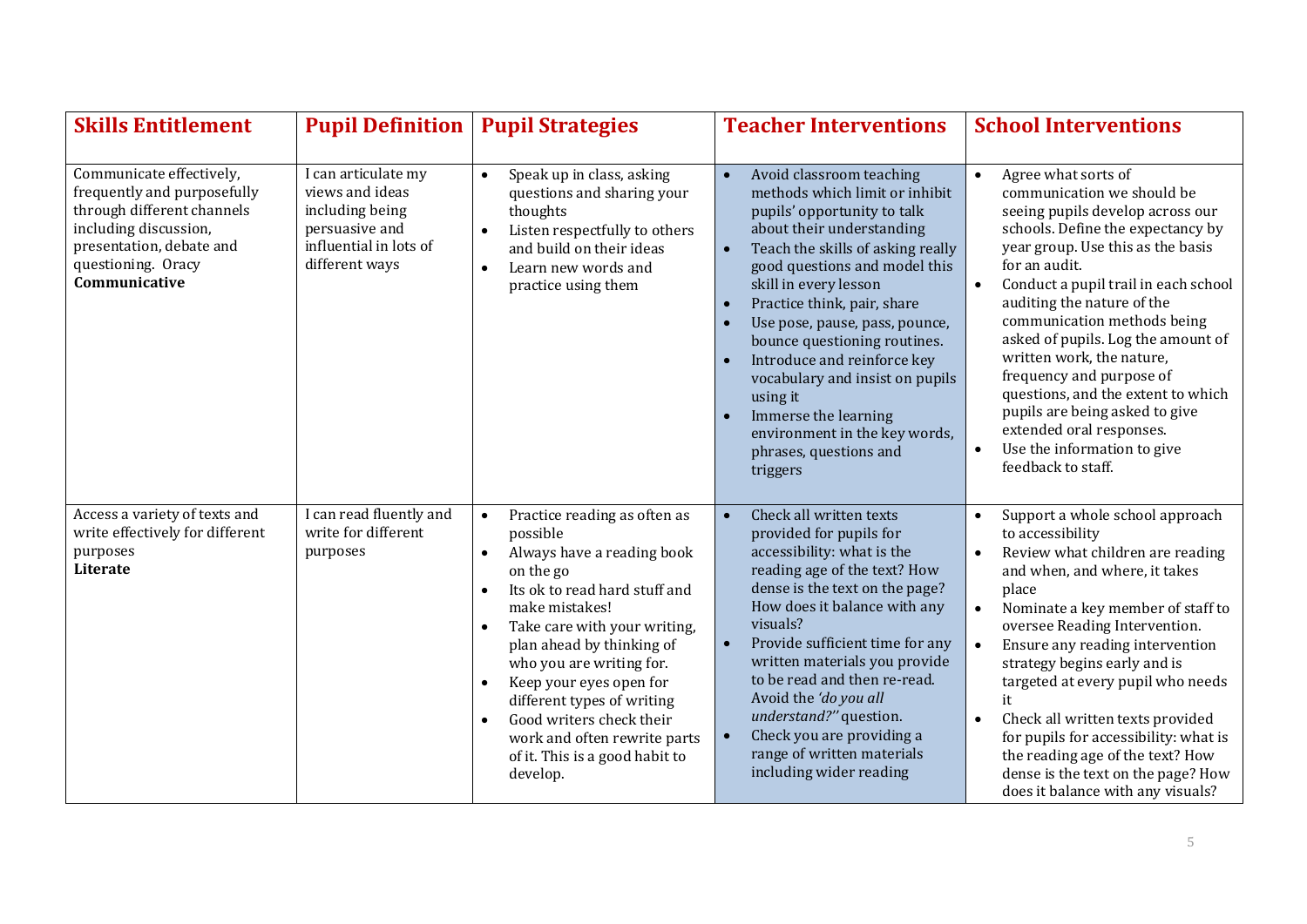| <b>Skills Entitlement</b>                                                                                                                                                 |                                                                                                                 | <b>Pupil Definition   Pupil Strategies</b>                                                                                                                                                                                                                                                                                                                                                                                       | <b>Teacher Interventions</b>                                                                                                                                                                                                                                                                                                                                                                                                                                                                                                                                                                                                                                                                                                                                                                                                                                                                               | <b>School Interventions</b>                                                                                                                                                                                                                                                                                  |
|---------------------------------------------------------------------------------------------------------------------------------------------------------------------------|-----------------------------------------------------------------------------------------------------------------|----------------------------------------------------------------------------------------------------------------------------------------------------------------------------------------------------------------------------------------------------------------------------------------------------------------------------------------------------------------------------------------------------------------------------------|------------------------------------------------------------------------------------------------------------------------------------------------------------------------------------------------------------------------------------------------------------------------------------------------------------------------------------------------------------------------------------------------------------------------------------------------------------------------------------------------------------------------------------------------------------------------------------------------------------------------------------------------------------------------------------------------------------------------------------------------------------------------------------------------------------------------------------------------------------------------------------------------------------|--------------------------------------------------------------------------------------------------------------------------------------------------------------------------------------------------------------------------------------------------------------------------------------------------------------|
| Engage in, understand and take<br>responsibility for, their part in<br>the learning process and, in<br>addition contribute to the<br>learning of others.<br>Metacognitive | I know what I have to<br>do to be a good learner<br>and I'm prepared to use<br>that knowledge to help<br>others | Think about what you do, or<br>$\bullet$<br>say, or write in class carefully<br>beforehand<br>Practice explaining what you $\vert \bullet \vert$<br>$\bullet$<br>are doing or have done aloud $\vert \bullet \vert$<br>when asked to<br>Afterwards, think about how<br>$\bullet$<br>to improve what you did, or<br>said or wrote<br>If the way you thought about<br>a problem was unhelpful -<br>then change it for a better way | Connect classroom tasks<br>$\bullet$<br>deliberately and show how<br>they link<br>Slow down!<br>Ask good questions around the<br>thought processes which<br>shape a pupil answer or<br>response<br>Make the learning 'visible' by<br>taking time over model<br>answers and unpacking the<br>thinking of novices and<br>experts<br>Give clear guidance about how<br>to approach a task or question<br>Invite and respond to a variety<br>of ideas and answers - not just<br>what is correct - and then<br>unpack the thinking<br>Show patterns<br>Make connections with<br>previous topics<br>Expose misconceptions but<br>explore why they arise<br>Revisit material and ask how<br>might they do this better?<br>Model and promote Socratic<br>questioning: clarifying,<br>probing, evidencing, justifying,<br>alternative perspectives,<br>implications and<br>consequences, questions about<br>purpose. | Share strategies for developing<br>metacognition in lessons as part of<br>a wider CPD within schools and<br>across the MAT<br>Have metacognitive prompts in<br>pupil planners<br>Use classroom display space to<br>$\bullet$<br>promote metacognitive prompts.<br>Model and promote Socratic<br>questioning. |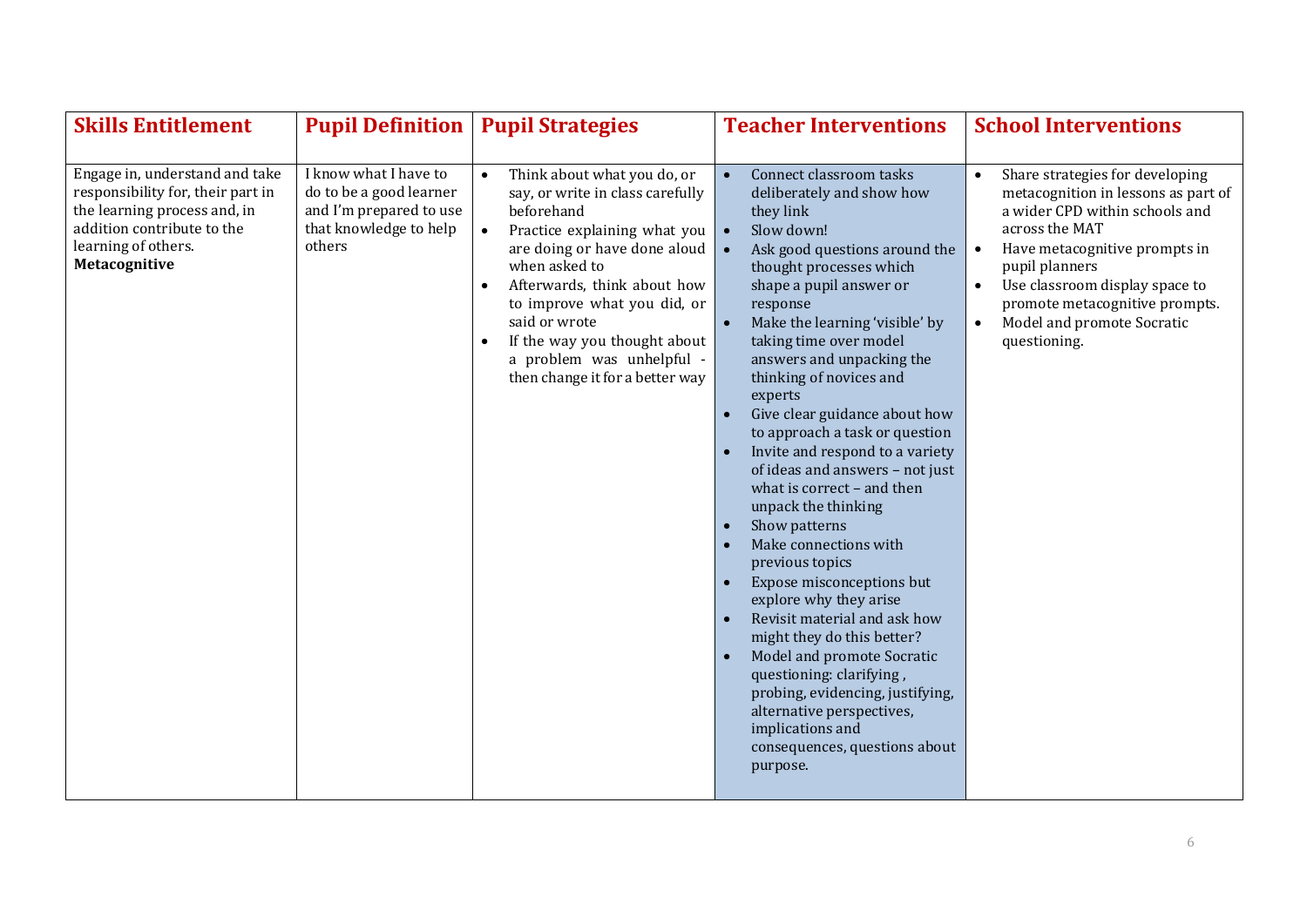| <b>Skills Entitlement</b>                                                                                        | <b>Pupil Definition   Pupil Strategies</b>                              |                                                                                                                                                                                                                                                                                                                                                                                                                                 | <b>Teacher Interventions</b>                                                                                                                                                                                                                                                                                                                                                     | <b>School Interventions</b>                                                                                                                                                   |
|------------------------------------------------------------------------------------------------------------------|-------------------------------------------------------------------------|---------------------------------------------------------------------------------------------------------------------------------------------------------------------------------------------------------------------------------------------------------------------------------------------------------------------------------------------------------------------------------------------------------------------------------|----------------------------------------------------------------------------------------------------------------------------------------------------------------------------------------------------------------------------------------------------------------------------------------------------------------------------------------------------------------------------------|-------------------------------------------------------------------------------------------------------------------------------------------------------------------------------|
| Learn how to study, retain key<br>information and perform<br>confidently in public<br>examinations.<br>Pragmatic | I know how to<br>remember and use<br>what I need for tests<br>and exams | Learning is often difficult so<br>$\bullet$<br>don't give up<br>Practice taking really helpful<br>$\bullet$<br>notes<br>Look back over your notes in<br>$\bullet$<br>your exercise books<br>In class, test yourself on what<br>$\bullet$<br>you remember<br>At home go over what you<br>$\bullet$<br>have been taught and check<br>which bits you are unsure of<br>- then ask your teacher<br>In exams re-read any<br>$\bullet$ | Teach how to take useful<br>notes. Do so explicitly. Model it<br>by what you do in class.<br>Use the concept of the learning<br>pit and desirable difficulties as<br>classroom metaphors<br>Promote errors, re-drafts and<br>improvements as integral to<br>learning<br>Teach and model efficient note<br>taking techniques<br>Make use of what we know<br>about human memory in | Develop strategies for note-taking<br>which are progressive. Very simple<br>notes in Year Seven to more<br>structured and sophisticated as<br>they get nearer the exam years. |
|                                                                                                                  |                                                                         | questions you are being<br>asked before you answer                                                                                                                                                                                                                                                                                                                                                                              | designing teaching<br>interventions.<br>Practice under exam<br>conditions and debrief the<br>experience in terms of<br>preparedness, exam technique,<br>anxiety management.                                                                                                                                                                                                      |                                                                                                                                                                               |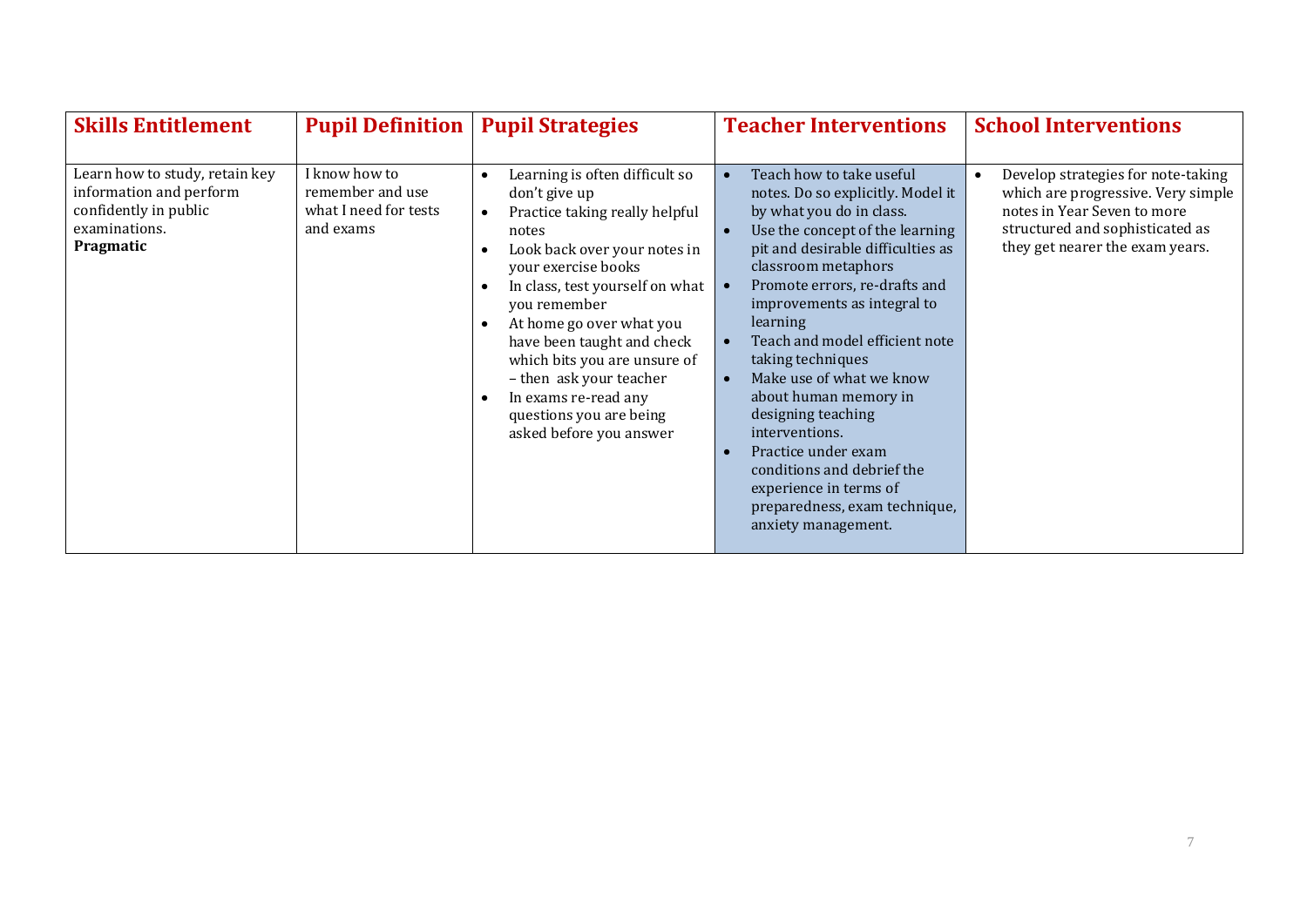| <b>Attributes</b>                                                                                                           | <b>Pupil Definition</b>                                                                             | <b>Pupil Strategies</b>                                                                                                                                                                                                                                                                                                                                               | <b>Teacher Interventions</b>                                                                                                                                                                                                                                                                                                                                                                                                                                                                                                                                                                                                                                                   | <b>School Interventions</b>                                                                                                                                                                                                                                                                                                                                                                                                                                                                     |
|-----------------------------------------------------------------------------------------------------------------------------|-----------------------------------------------------------------------------------------------------|-----------------------------------------------------------------------------------------------------------------------------------------------------------------------------------------------------------------------------------------------------------------------------------------------------------------------------------------------------------------------|--------------------------------------------------------------------------------------------------------------------------------------------------------------------------------------------------------------------------------------------------------------------------------------------------------------------------------------------------------------------------------------------------------------------------------------------------------------------------------------------------------------------------------------------------------------------------------------------------------------------------------------------------------------------------------|-------------------------------------------------------------------------------------------------------------------------------------------------------------------------------------------------------------------------------------------------------------------------------------------------------------------------------------------------------------------------------------------------------------------------------------------------------------------------------------------------|
| <b>Entitlement</b>                                                                                                          |                                                                                                     |                                                                                                                                                                                                                                                                                                                                                                       |                                                                                                                                                                                                                                                                                                                                                                                                                                                                                                                                                                                                                                                                                |                                                                                                                                                                                                                                                                                                                                                                                                                                                                                                 |
| Experience opportunities<br>to<br>take risks, doing so purposefully<br>and with understanding<br><b>Risk Tolerant</b>       | I am prepared to think $\vert \bullet \vert$<br>things through and take<br>risks to learn from them | Try something new or do<br>something in a way which is<br>different. Then ask how it<br>made you feel to have done<br>so?<br>Workout which things you do<br>$\bullet$<br>or are asked to do are in your<br>Comfort Zone, Stretch Zone<br>and Panic Zone!                                                                                                              | Disabuse the pupils of the idea<br>$\bullet$<br>that risk is always to be feared.<br>Explain the concept of the<br>Comfort Zone. Give pupils a<br>chance to map what is in their<br>Comfort Zone, Stretch Zone<br>and Panic Zone!<br>Have the map in the exercise<br>book and have them place<br>concepts in the appropriate<br>zone.                                                                                                                                                                                                                                                                                                                                          | Explain the concept of the Comfort<br>Zone. Use assemblies and tutor<br>sessions to reinforce the message.<br>Encourage teaching staff to take<br>'considered' risks in their<br>classroom teaching. Discuss what<br>this might look like in<br>departmental meetings.                                                                                                                                                                                                                          |
| Demonstrate the willingness to<br>persist and overcome<br>difficulties in order to build<br>resilience.<br><b>Resilient</b> | I stick at it                                                                                       | If you are struggling with a<br>$\bullet$<br>topic in class. Step back.<br>Think about it. Don't lose<br>focus. Try again and if not<br>then get help.<br>Think about things you have<br>$\bullet$<br>done in life where it hasn't<br>worked first time and you've<br>had to have several goes at it.<br>This is exactly like learning.<br>It's not meant to be easy! | Revisit the idea of desirable<br>$\bullet$<br>difficulty and why most<br>learning involves struggling<br>with things at first.<br>Discuss and agree 'stretching'<br>targets - those which are<br>achievable without being too<br>easy<br>Use the idea that 'getting stuck<br>$\bullet$<br>is not a problem, staying stuck<br>is, good learners practice<br>getting unstuck - let's talk<br>about how.' This can be made<br>an acceptable, even desirable,<br>part of learning.<br>Point out instances where<br>pupils in the class have<br>persisted and as a result<br>learned about the content and<br>about themselves.<br>Where possible use pupils to<br>demonstrate. Use | Resilience is not obstinacy!<br>$\bullet$<br>Resilient learners and staff set<br>themselves ambitious targets,<br>practice and stay involved.<br>As part of ongoing CPD introduce<br>Lesson Study in staff groups of<br>three. Repeat the process over<br>three terms. Be specific in what is<br>being observed in class. Focus<br>observation on children's learning<br>not on teacher performance. Keep<br>the focus narrow and show how<br>improvement is iterative and<br>occurs over time. |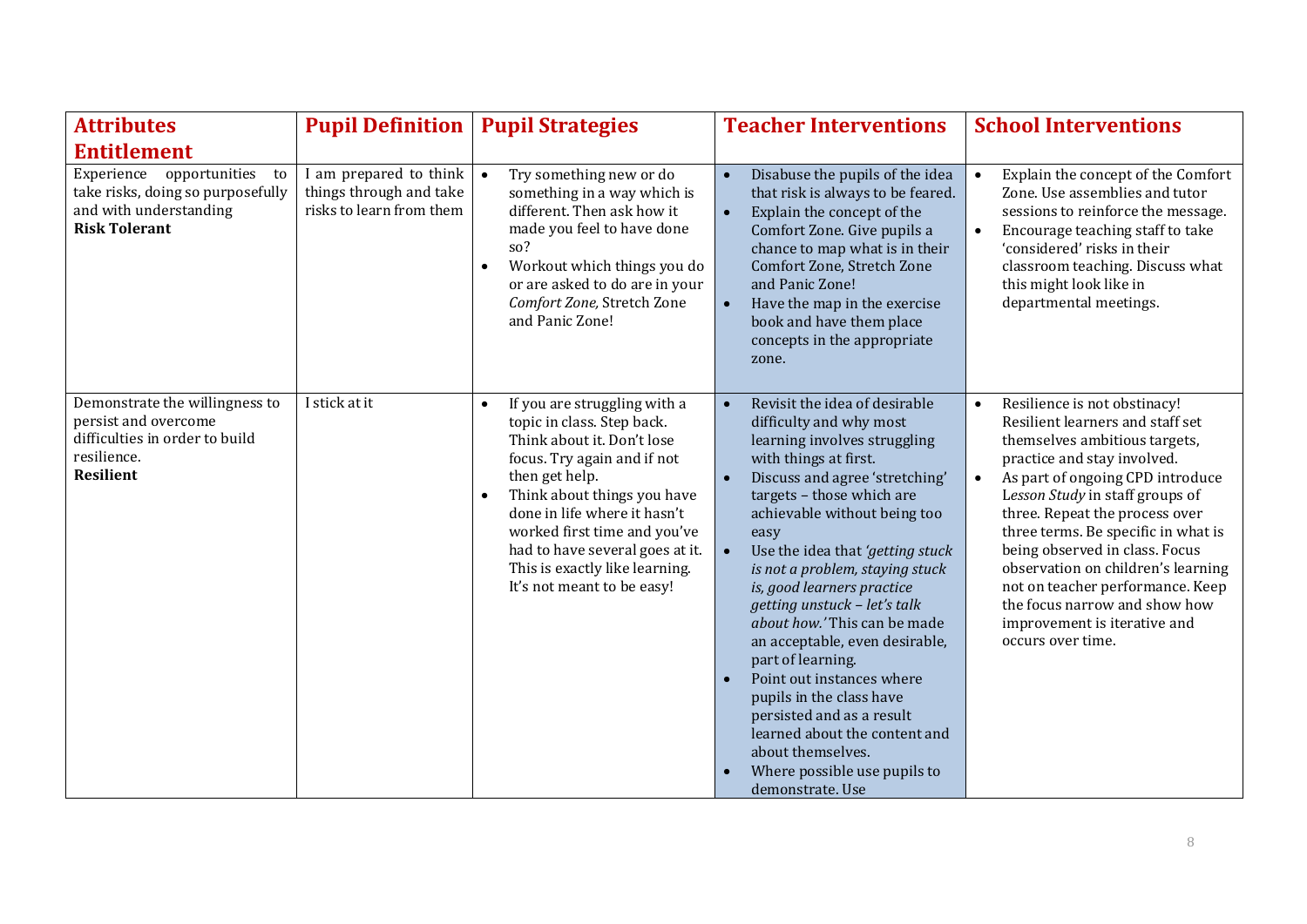| <b>Attributes</b>                                                                           | <b>Pupil Definition</b>                    | <b>Pupil Strategies</b>                                                                                                                                                                                                                                                                                                                             | <b>Teacher Interventions</b>                                                                                                                                                                                                                                                                                                                                                                                                                                                                                                                                                                                                                            | <b>School Interventions</b>                                                                                          |
|---------------------------------------------------------------------------------------------|--------------------------------------------|-----------------------------------------------------------------------------------------------------------------------------------------------------------------------------------------------------------------------------------------------------------------------------------------------------------------------------------------------------|---------------------------------------------------------------------------------------------------------------------------------------------------------------------------------------------------------------------------------------------------------------------------------------------------------------------------------------------------------------------------------------------------------------------------------------------------------------------------------------------------------------------------------------------------------------------------------------------------------------------------------------------------------|----------------------------------------------------------------------------------------------------------------------|
| <b>Entitlement</b><br>Reflect upon, and learn from,<br>their own and others'<br>behaviours. | I think about what I do<br>and why I do it | Practice Champions Thinking.<br>$\bullet$<br>Get yourself quiet and calm.<br>Take your time to think about                                                                                                                                                                                                                                          | opportunities in lessons to<br>explore what can be done with<br>difficult questions and<br>complex problems.<br>Plan to end lessons<br>deliberately. Don't be chasing<br>pupils out of the door with                                                                                                                                                                                                                                                                                                                                                                                                                                                    | Promote the idea of Champions<br>$\bullet$<br>Thinking. Champions Review their<br>performance, in this case, a       |
| Reflective                                                                                  |                                            | how you will do what's next<br>successfully. Have a plan in<br>your head. Do the same<br>afterwards: what did you do<br>well? What could you<br>improve?<br>If you make a mistake change<br>$\bullet$<br>the way you went about it.<br>Doing the same thing over<br>and over and expecting a<br>different result is not the best<br>way to improve! | homework tasks. Aim to finish<br>earlier and review what has<br>been learned.<br>Connect to previous and<br>subsequent topics where<br>possible. Pose discussion<br>questions about what's been<br>learned and how we make that<br>learning stick. Sticky learning<br>requires regular revisits.<br>In classroom teaching as you<br>move around the room ask<br>questions which go beyond the<br>current activity: how does this<br>link? What did you already<br>know about this? How will you<br>remember this?<br>Flick through their exercise<br>books to prompt such<br>questions. Then, invite them in<br>pairs to swap books and do<br>the same. | learning performance, and<br>Preview the next. Support staff in<br>integrating more of these moment<br>into lessons. |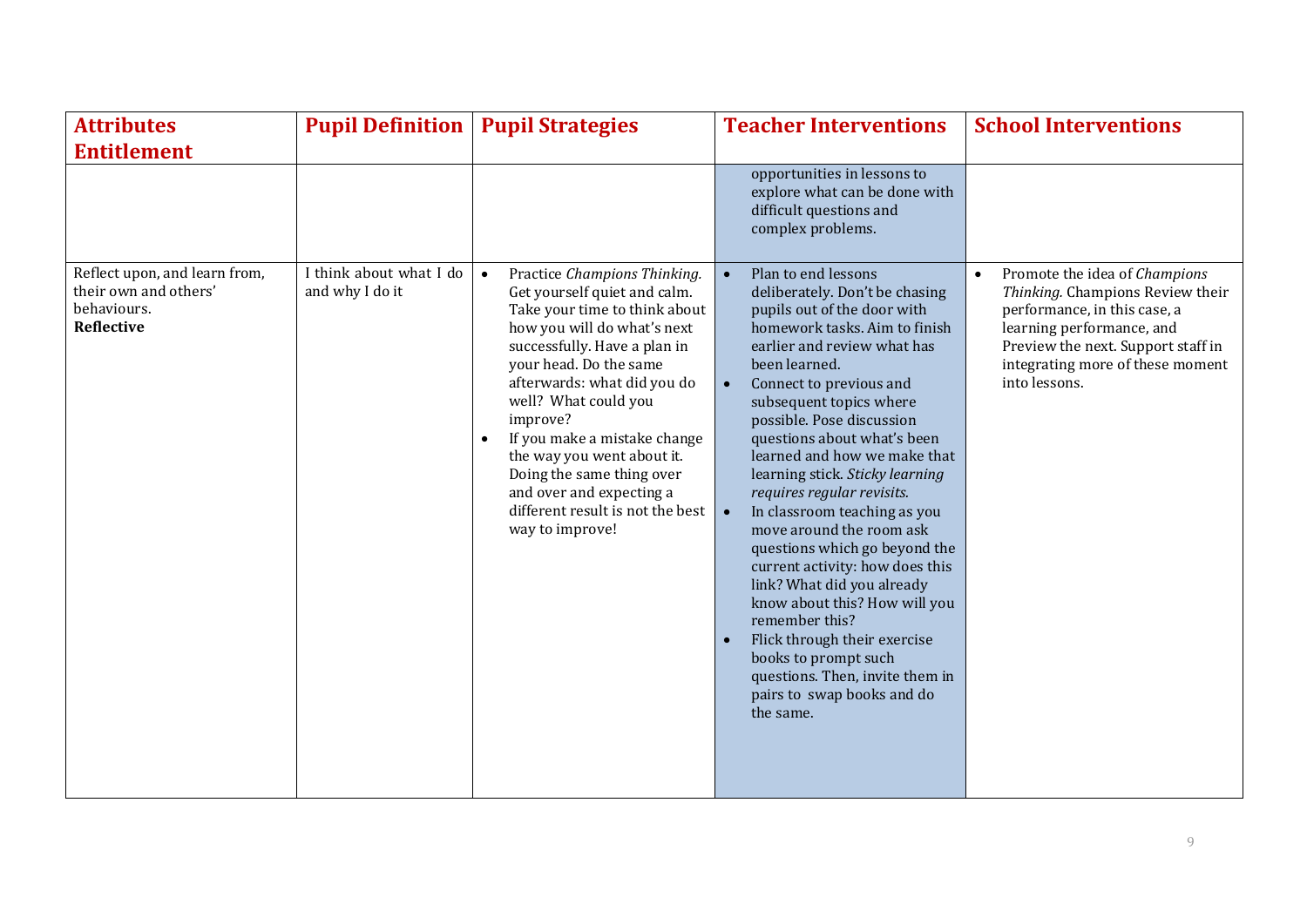| <b>Attributes</b>                                                                                                         | <b>Pupil Definition</b>                                                                             | <b>Pupil Strategies</b>                                                                                                                                                                                                                                                                                                                                                                                                                                                                                                             | <b>Teacher Interventions</b>                                                                                                                                                                                                                                                                                                                                                                                                                                                                                                                                                                                                                                                                                                                                                        | <b>School Interventions</b>                                                                                                                                                                                                                                                                                           |
|---------------------------------------------------------------------------------------------------------------------------|-----------------------------------------------------------------------------------------------------|-------------------------------------------------------------------------------------------------------------------------------------------------------------------------------------------------------------------------------------------------------------------------------------------------------------------------------------------------------------------------------------------------------------------------------------------------------------------------------------------------------------------------------------|-------------------------------------------------------------------------------------------------------------------------------------------------------------------------------------------------------------------------------------------------------------------------------------------------------------------------------------------------------------------------------------------------------------------------------------------------------------------------------------------------------------------------------------------------------------------------------------------------------------------------------------------------------------------------------------------------------------------------------------------------------------------------------------|-----------------------------------------------------------------------------------------------------------------------------------------------------------------------------------------------------------------------------------------------------------------------------------------------------------------------|
| <b>Entitlement</b>                                                                                                        |                                                                                                     |                                                                                                                                                                                                                                                                                                                                                                                                                                                                                                                                     |                                                                                                                                                                                                                                                                                                                                                                                                                                                                                                                                                                                                                                                                                                                                                                                     |                                                                                                                                                                                                                                                                                                                       |
| Engage with, and develop<br>appreciation of, other<br>communities their lifestyles,<br>cultures and values.<br>Empathetic | I will be community<br>spirited and want to<br>know more about<br>people who are<br>different to me | Learn about and be involved<br>$\bullet$<br>with helping your own<br>community<br>Be curious! We are all<br>$\bullet$<br>different! Being different is<br>good and how we are meant<br>to be!<br>In class, ask yourself - how<br>$\bullet$<br>would someone who is<br>different to me think about<br>this question?<br>Take time to get to know<br>$\bullet$<br>people who are different to<br>you.<br>Think about the proverb -<br>$\bullet$<br>'Don't judge me until you've<br>walked a mile in my shoes.'<br>What might it mean? | Link learning to community<br>matters and issues where<br>appropriate<br>Familiarise yourself with the<br>ideas behind Edward De<br>Bono's Six Thinking Hats and<br>Dorothy Heathcote's Mantle of<br>the Expert.<br>The use of the Thinking Hats<br>help pupils see a problem from<br>different points of view. For<br>example in Geography an<br>exercise on a proposed new<br>reservoir which involves<br>flooding a valley and residents<br>having to leave their homes.<br>How would different people<br>see this and think about it?<br>Use the process above with<br>methods such as Dorothy<br>Heathcote's Mantle of the<br>Expert where children assume<br>the role of an eye witness, or<br>an investigative reporter or an<br>individual endowed with<br>amazing insight. | Celebrate the diversity of the<br>school by recognising other<br>cultures and religions, especially<br>their festivals and rites.<br>Have a named member of staff<br>$\bullet$<br>who has an overview of the work<br>on cultural appreciation in the<br>school. Don't leave this to<br>individual classroom teachers. |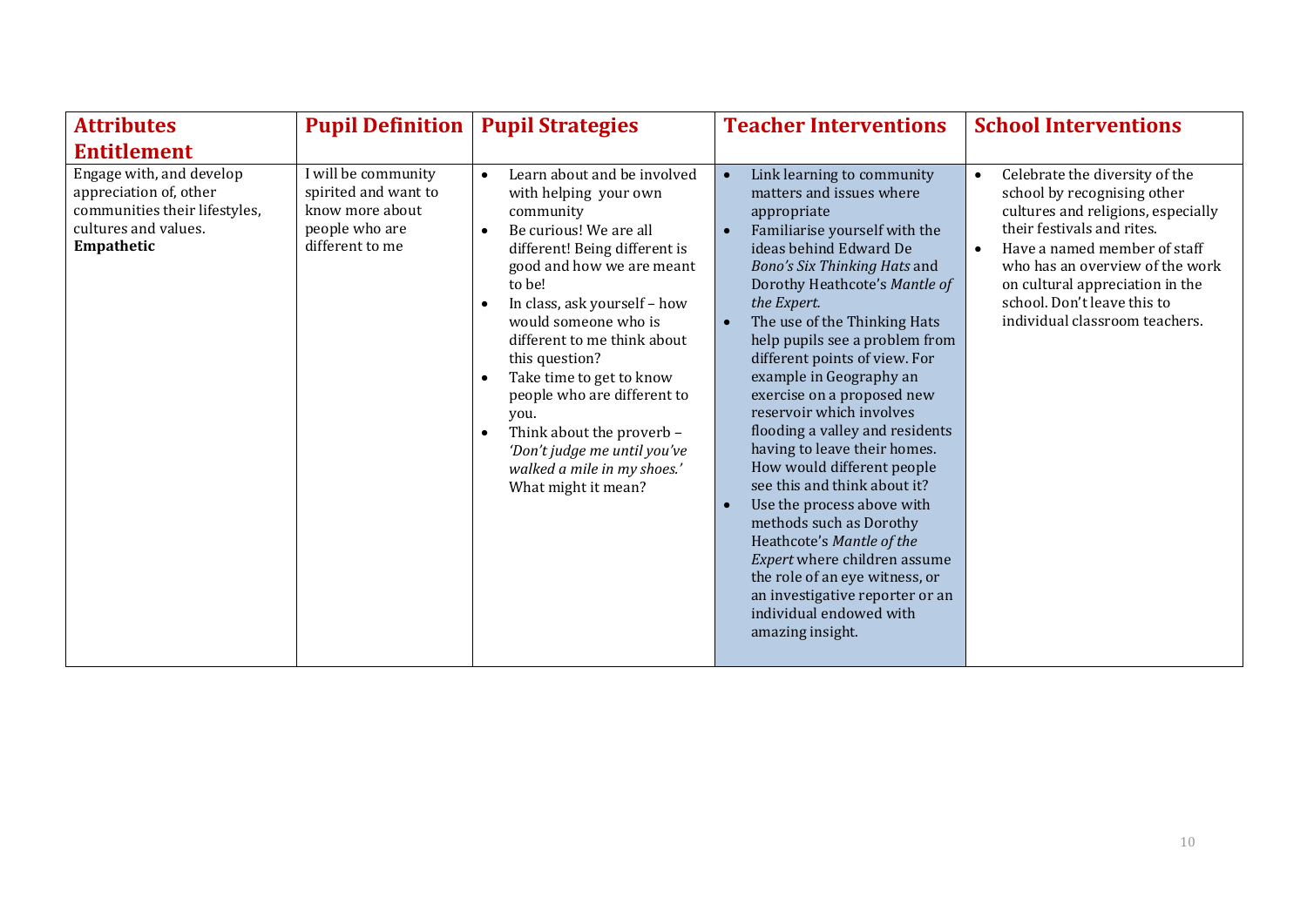| <b>Experiences</b>                                                                  | <b>Pupil Definition</b>                                                             | <b>Pupil Strategies</b>                                                                                                                                                                                                                                                   | <b>Teacher Interventions</b>                                                                                                                                                                                                                                                                                                                                                                                                                                                                                                                                                                                                                                                                                                                                                                                                            | <b>School Interventions</b>                                                                                                                                                                                                                                                                                                                                                                                                                                                                                                                                                                                                                   |
|-------------------------------------------------------------------------------------|-------------------------------------------------------------------------------------|---------------------------------------------------------------------------------------------------------------------------------------------------------------------------------------------------------------------------------------------------------------------------|-----------------------------------------------------------------------------------------------------------------------------------------------------------------------------------------------------------------------------------------------------------------------------------------------------------------------------------------------------------------------------------------------------------------------------------------------------------------------------------------------------------------------------------------------------------------------------------------------------------------------------------------------------------------------------------------------------------------------------------------------------------------------------------------------------------------------------------------|-----------------------------------------------------------------------------------------------------------------------------------------------------------------------------------------------------------------------------------------------------------------------------------------------------------------------------------------------------------------------------------------------------------------------------------------------------------------------------------------------------------------------------------------------------------------------------------------------------------------------------------------------|
| <b>Entitlement</b>                                                                  |                                                                                     |                                                                                                                                                                                                                                                                           |                                                                                                                                                                                                                                                                                                                                                                                                                                                                                                                                                                                                                                                                                                                                                                                                                                         |                                                                                                                                                                                                                                                                                                                                                                                                                                                                                                                                                                                                                                               |
| Enjoy, and find significant value<br>in, their school experience.<br><b>Engaged</b> | I want to get something<br>useful out of school and<br>have fun whilst doing<br>SO. | Do your best in lessons.<br>$\bullet$<br>People who give it their best<br>don't have any guilty feelings<br>afterwards!<br>Take part! Volunteer! Have a<br>$\bullet$<br>go at things if you get the<br>opportunity!<br>Smile! People who smile<br>more have more friends! | What does engagement mean<br>in your classroom? What<br>synonyms would you use? Are<br>pupils engaged if they are<br>busy? Productive? Intent?<br>Engagement can be<br>$\bullet$<br>categorised in four areas as<br>below<br>Preparedness and Attitude.<br>1.<br>Do pupils arrive ready to<br>learn?<br>Feedback and Guidance. Do<br>2.<br>pupils get the right<br>information in the right way<br>and at the right time to help<br>them improve?<br>Engagement and<br>3.<br>Questioning. Do pupils have<br>the opportunity to make an<br>active contribution to their<br>learning, asking questions<br>reflecting on and improving<br>their wok?<br>Memorability and Transfer. Will<br>pupils remember what they<br>have learned? Will they be able<br>to use it when its needed - in<br>other lessons, in exams outside<br>of school? | Initiate some whole school<br>$\bullet$<br>research by Year Group on<br>engagement. Invite the RSA staff to<br>help. This would allow pupils to<br>share the extent to which they feel<br>that their learning involves, and is<br>beneficial for, them. It also asks the<br>question of the school community<br>as to what engagement is and how<br>it can be improved and then<br>measured.<br>Engagement questions for pupils<br>can be categorised and researched<br>in four areas:<br>Preparedness and Attitude<br>1.<br>2.<br><b>Feedback and Guidance</b><br>3.<br><b>Engagement and Questioning</b><br>Memorability and Transfer<br>4. |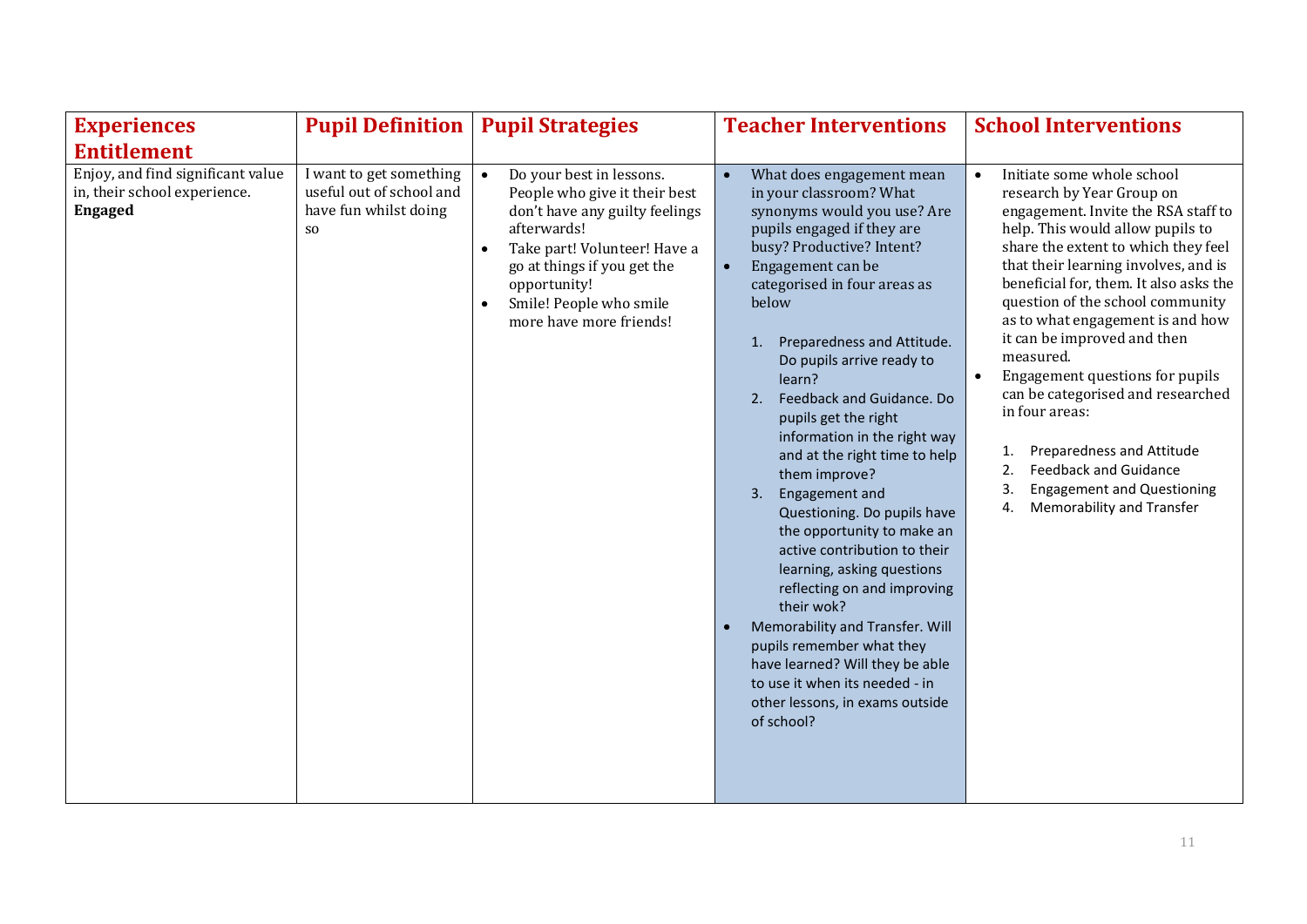| <b>Experiences</b>                                                                                                                    | <b>Pupil Definition</b>                        | <b>Pupil Strategies</b>                                                                                                                                                                                                                                                                                                                                                                                                                                                          | <b>Teacher Interventions</b>                                                                                                                                                                                                                                                                                                                                                                                                                                                  | <b>School Interventions</b>                                                                                                                                                                                                                                                                                                                                                                                                                                                                                                                                                                                                                                                                                          |
|---------------------------------------------------------------------------------------------------------------------------------------|------------------------------------------------|----------------------------------------------------------------------------------------------------------------------------------------------------------------------------------------------------------------------------------------------------------------------------------------------------------------------------------------------------------------------------------------------------------------------------------------------------------------------------------|-------------------------------------------------------------------------------------------------------------------------------------------------------------------------------------------------------------------------------------------------------------------------------------------------------------------------------------------------------------------------------------------------------------------------------------------------------------------------------|----------------------------------------------------------------------------------------------------------------------------------------------------------------------------------------------------------------------------------------------------------------------------------------------------------------------------------------------------------------------------------------------------------------------------------------------------------------------------------------------------------------------------------------------------------------------------------------------------------------------------------------------------------------------------------------------------------------------|
| <b>Entitlement</b>                                                                                                                    |                                                |                                                                                                                                                                                                                                                                                                                                                                                                                                                                                  |                                                                                                                                                                                                                                                                                                                                                                                                                                                                               |                                                                                                                                                                                                                                                                                                                                                                                                                                                                                                                                                                                                                                                                                                                      |
| Experience excitement in<br>learning.<br><b>Enthused</b>                                                                              | Learning gives me a<br>buzz                    | Make a commitment! Give<br>$\bullet$<br>everything your best shot<br>and help others around you<br>to so the same.<br>Surprise others - parents,<br>$\bullet$<br>family, friend - by showing<br>them what you have learned<br>Its ok to be unhappy or feel<br>$\bullet$<br>down but not all the time!<br>Practice switching your mood<br>using your mood meter: 1 is<br>down and not feeling too<br>good, 10 is super<br>enthusiastic! Can you move<br>your mood meter up today? | It's hard to enthuse pupils if<br>$\bullet$<br>you are less than enthusiastic<br>yourself so however bad your<br>day has been put that to one<br>side!<br>Your personal energy and<br>$\bullet$<br>enthusiasm will radiate out in<br>the classroom. Negativity will<br>drain the life from it. Are you a<br>radiator or a drain?<br>Being informed about your<br>$\bullet$<br>subject allows you to be<br>contemporary and to talk<br>about its presence in everyday<br>life! | Leadership teams should be<br>$\bullet$<br>present and visible. Model the<br>practices which are espoused.<br>Personal energies, particularly<br>$\bullet$<br>leadership energies and<br>enthusiasms will radiate out in the<br>classroom. Negativity will drain<br>the life from it. Are you radiators<br>or drains?                                                                                                                                                                                                                                                                                                                                                                                                |
| Take an active part in visits and<br>trips which are beyond their<br>own life experience or those of<br>their school.<br>Cosmopolitan | I make the most of<br>visits outside of school | Before you go on a visit<br>$\bullet$<br>remind yourself where you<br>are going and why you are<br>going there.<br>Be prepared. Take everything<br>$\bullet$<br>you need.<br>Do some research<br>$\bullet$<br>beforehand. Find out more<br>about where you are going.                                                                                                                                                                                                            | Share your interests and<br>$\bullet$<br>enthusiasms. You can provide<br>insights into worlds which<br>your pupils have yet to<br>experience. It's not<br>patronising, its inviting.<br>If you go on a visit do your<br>$\bullet$<br>research beforehand and talk<br>it up. Prime the expectation.<br>Build interest.                                                                                                                                                         | Schedule and align visits and trips<br>$\bullet$<br>which are beyond pupils' own life<br>experience with learning within<br>the curriculum.<br>Before committing to any visit or<br>$\bullet$<br>trip clarify the purpose and<br>benefits. Use the RSA KASE<br>entitlements to help.<br>Ensure all staff know and can plan<br>$\bullet$<br>for, or adapt what they do, the<br>outcomes of each visit.<br>Align external visitors,<br>organisations and speakers in<br>support of agreed RSA KASE<br>entitlements. Share the RSA KASE<br>entitlements with each.<br>Keep a central diary of visits and<br>trips and who comes into school so<br>that you can cross-check against<br>the agreed RSA KASE entitlements. |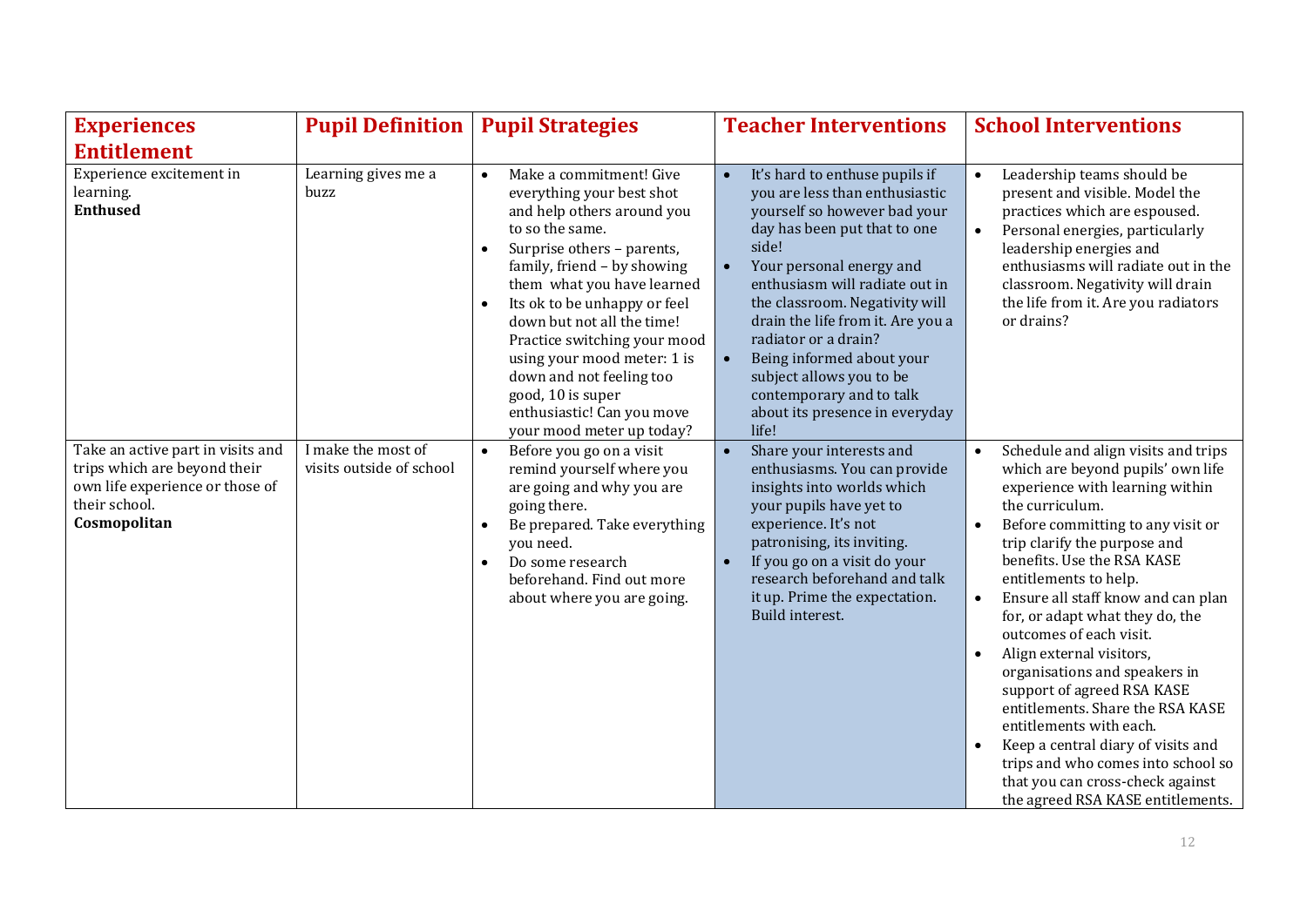| <b>Experiences</b>                                                                                                                                 | <b>Pupil Definition</b>                                                           | <b>Pupil Strategies</b>                                                                                                                                                                                                                                                                                                         | <b>Teacher Interventions</b>                                                                                                                                                             | <b>School Interventions</b>                                                                                                                                                                                                                                                            |
|----------------------------------------------------------------------------------------------------------------------------------------------------|-----------------------------------------------------------------------------------|---------------------------------------------------------------------------------------------------------------------------------------------------------------------------------------------------------------------------------------------------------------------------------------------------------------------------------|------------------------------------------------------------------------------------------------------------------------------------------------------------------------------------------|----------------------------------------------------------------------------------------------------------------------------------------------------------------------------------------------------------------------------------------------------------------------------------------|
| <b>Entitlement</b>                                                                                                                                 |                                                                                   |                                                                                                                                                                                                                                                                                                                                 |                                                                                                                                                                                          |                                                                                                                                                                                                                                                                                        |
| Access meaningful and<br>extended opportunities to<br>appreciate what Higher<br><b>Education and Employment can</b><br>offer.<br><b>Autonomous</b> | I want to find out more<br>about what's possible<br>for me when I leave<br>school | What's your favourite<br>subject? Ask your subject<br>teacher about jobs which use<br>those skills.<br>Find out about people you<br>$\bullet$<br>may know who left school<br>and went on to Higher<br>Education or a job. What was<br>it like?<br>Be your own person! It's<br>$\bullet$<br>what you want to do which<br>counts. | Tell pupils about jobs which<br>$\bullet$<br>use the skills you are teaching.<br>Share the profiles of pupils you<br>have taught who have gone on<br>and had success in that<br>subject. | Form partnerships with Higher<br><b>Education and Employment</b><br>Share the RSA KASE entitlements<br>with Higher Education and<br>Employment partners and with<br>parents.<br>Invite Alumni back to part in<br>Higher Education and<br>Employment events                             |
| Be fully involved in an<br>ambitious project which<br>impacts on a wider audience<br>than their peers.<br>Champion                                 | I get involved in a<br>project which benefits<br>others                           | Help at home.<br>$\bullet$<br>Help at school.<br>$\bullet$<br>Help in your community.<br>$\bullet$                                                                                                                                                                                                                              | Find time to learn more about<br>pupils and some of the things<br>they do beyond school                                                                                                  | Promote involvement in any<br>ambitious project which impacts<br>on a wider audience than their<br>peers.<br>Create and support groups of<br>student Champions for aspects of<br>school life: Environment<br>Champions, IT Champions,<br>Learning Champions. Performance<br>Champions. |
| Be stretched by a range of<br>experiences which challenge<br>their view of themselves and<br>their future.<br>Self-Aware                           | I'm prepared to give<br>new experiences a go!                                     | Look upon a new experience<br>$\bullet$<br>as a challenge! As something<br>which will help you become a<br>better person.<br>You make improvements and<br>$\bullet$<br>become better a little bit at a<br>time. Don't expect too much<br>too early.                                                                             | Use the Comfort Zone activity<br>described above to encourage<br>pupils to talk about their<br>approach to new experiences.                                                              | Use the Comfort Zone concept at a<br>whole school level to encourage<br>pupils to be stretched by a range of<br>experiences which challenge their<br>view of themselves and their<br>future.                                                                                           |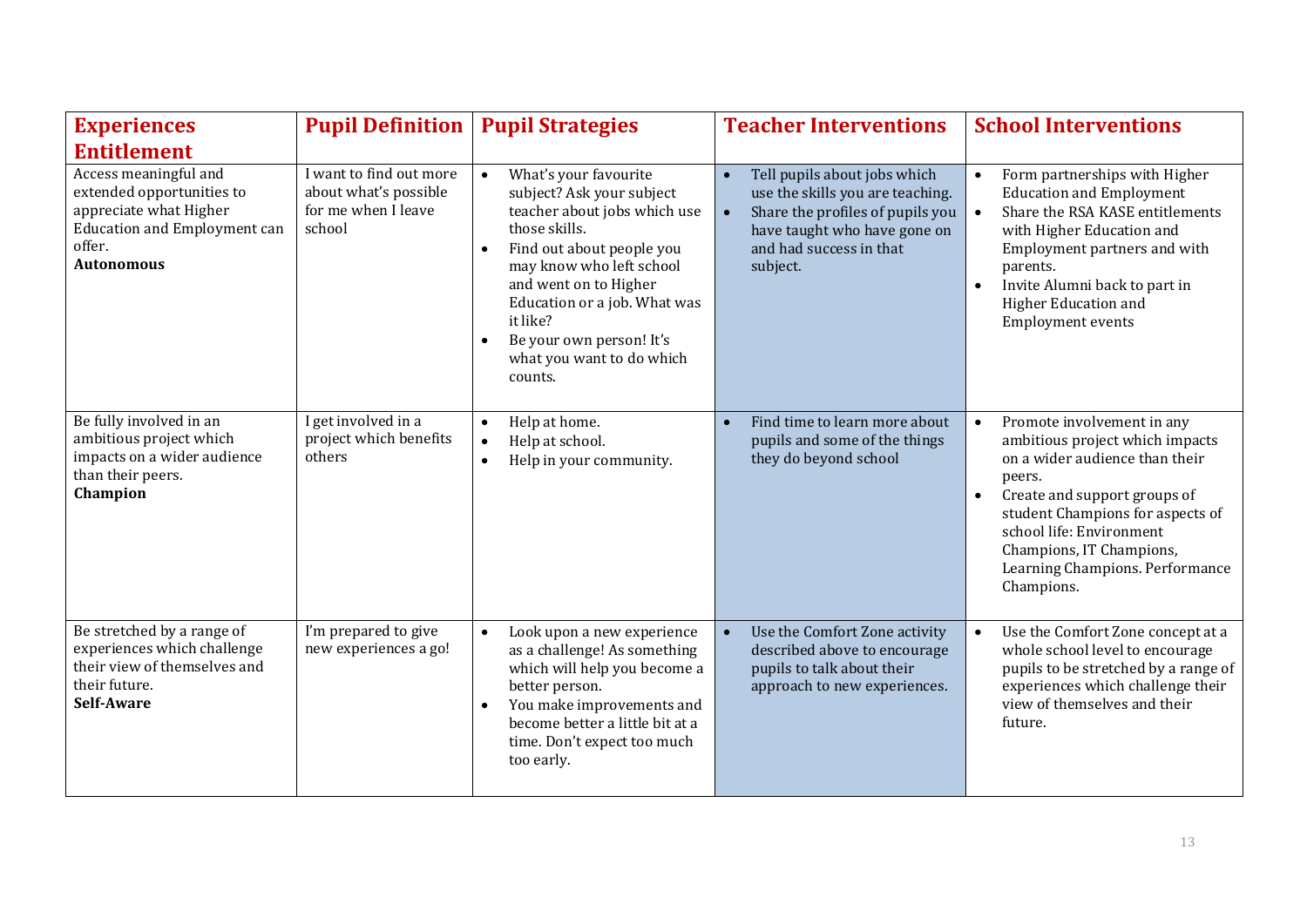| <b>Experiences</b>                                                             |                                                  | <b>Pupil Definition   Pupil Strategies</b>                                                     | <b>Teacher Interventions</b>                                                                                                                                           | <b>School Interventions</b>                                                                                                                                                                |
|--------------------------------------------------------------------------------|--------------------------------------------------|------------------------------------------------------------------------------------------------|------------------------------------------------------------------------------------------------------------------------------------------------------------------------|--------------------------------------------------------------------------------------------------------------------------------------------------------------------------------------------|
| <b>Entitlement</b>                                                             |                                                  |                                                                                                |                                                                                                                                                                        |                                                                                                                                                                                            |
| Experience authentic<br>responsibility in and around<br>school.<br>Responsible | do things which help   •<br>others in the school | Volunteer!<br>Help others who may need<br>your help<br>Be a good friend to those<br>around you | Explore the possibility of<br>classroom roles which can be<br>rotated and which support<br>learning: plenary prefects,<br>learning detectives, discussion<br>director. | Use the idea of Student Champions<br>to showcase responsibility within<br>aspects of school life: Environment<br>Champions, IT Champions,<br>Learning Champions. Performance<br>Champions. |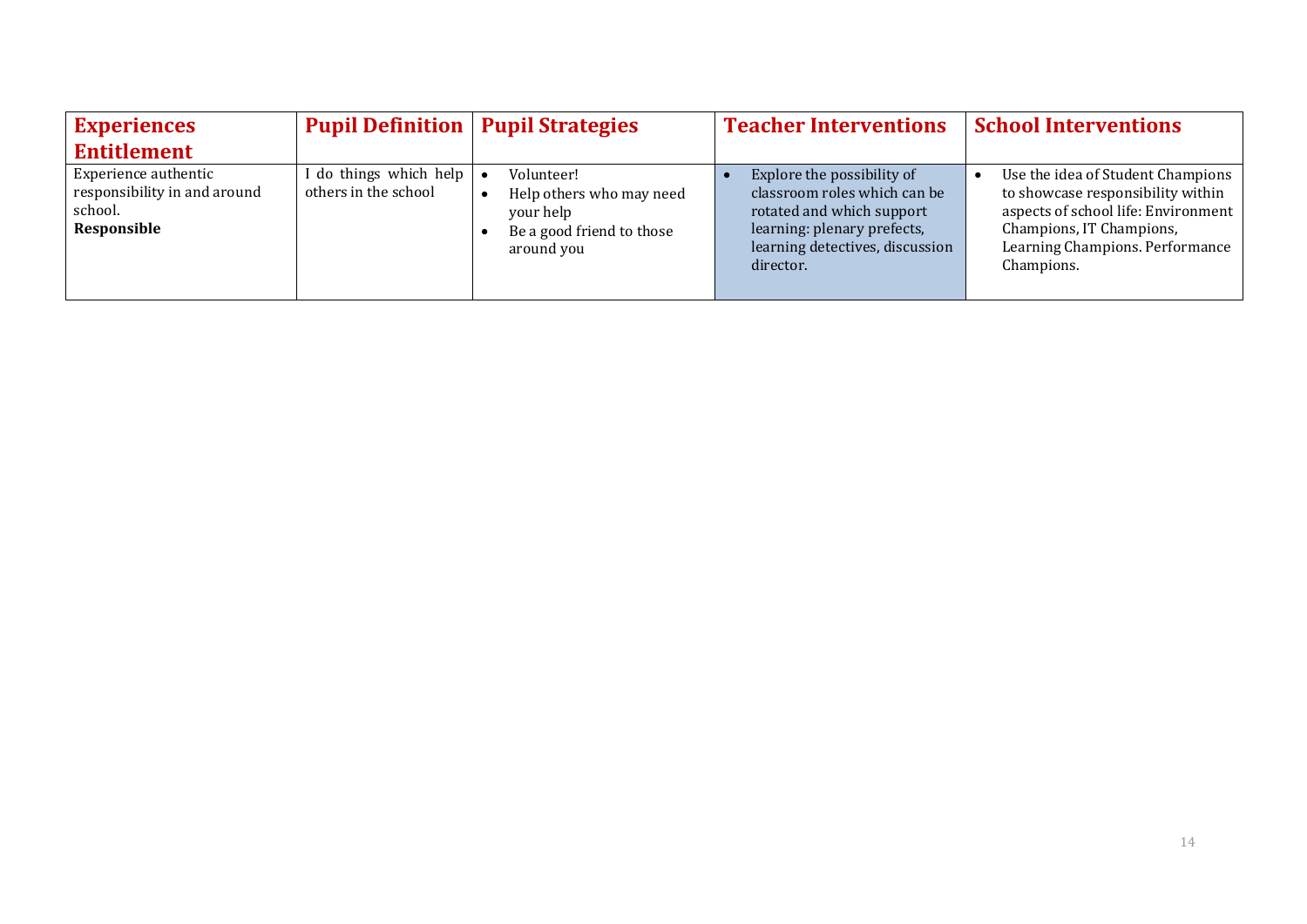### Enrichment

Students learn in many ways and our role is to ensure that they experience a wide range of activities both within and beyond the classroom, which extends their learning into new areas. At the Academy all students have access to our Enrichment Programme which takes place during session 6.

Key stage 3 students have a 1 hour a week dedicated PSHE period which covers all areas of the PSHE curriculum. Key Stage 4 and 5 have 2 dedicated tutor periods to PSHE.

Over the course of year there are additional enrichment experiences provided for all year groups, these include:

- Our Year 10 Business Studies Coursework is based on **JJX logistics**, a local company whose MD is a local entrepreneur, inspirational for the students. Their account manager recently took the time out to present via teams to Year 10 Business Studies GCSE group, covering a large part of the business, from marketing, Brexit, new products, threats to their business and the recent Covid 19 complications to their business. Students took notes, asked questions and the session was recorded and shared across 3 groups. Students will now prepare their coursework based on the business. The MD has personally invited the students to visit the company once the pandemic is over.
- Year 12 Business Studies BTEC Group have been looking at stakeholders within businesses, and we reached out to **Accord Housing**, a local business who deals with many stakeholders, from the council, contractors, tenants, builders, landowners, etc. Students learned about their strategy in regard to stakeholder engagement and understand how a business manages this.
- Year 12 also were looking at how businesses make money, and how they might serve their community, in a social enterprise model, **The Wolverhampton Wanderers Foundation** gave up their time (4 members of staff) to lead a group session via Teams to discuss their products, how they measure success, and tell us about their services to the community.
- The **Next Gen Makers (Adam Tipper)** spoke via Teams to Year 13 Product Design group, about Engineering and the prospect of Engineering Apprenticeships. He explained the difference between Chemical, Mechanical, Electrical and Civil. He showed students where our local employers were, and what websites to register on for Apprenticeship vacancies and degree apprenticeship. Similar webinars are scheduled for Year 11 and Year 10 in the coming months.
- Year 12 Criminology **Caroline Jackson, Criminal Defence lawyer and Judge** from London, who will be joining the students to discuss her journey into law, as well as some of the criminals she has defended/sentenced.
- **UCFB - The University of Football Business**, joined the Year 12 Sports BTEC students via teams to show pathways from sport into University and beyond. Really engaging and certainly allowed students from non-traditional backgrounds to think about University especially as Campus is based wither at Wembley or Etihad! - We have successfully got 2 students in Y13 onto this course, at least one will be based at Etihad. Originally the student was not going to university
- Eve Beer a recruitment consultant from **Empowering Learning**, joined the Year 13s via teams to give her top tips on interviewing skills and what she looks for in a good candidate.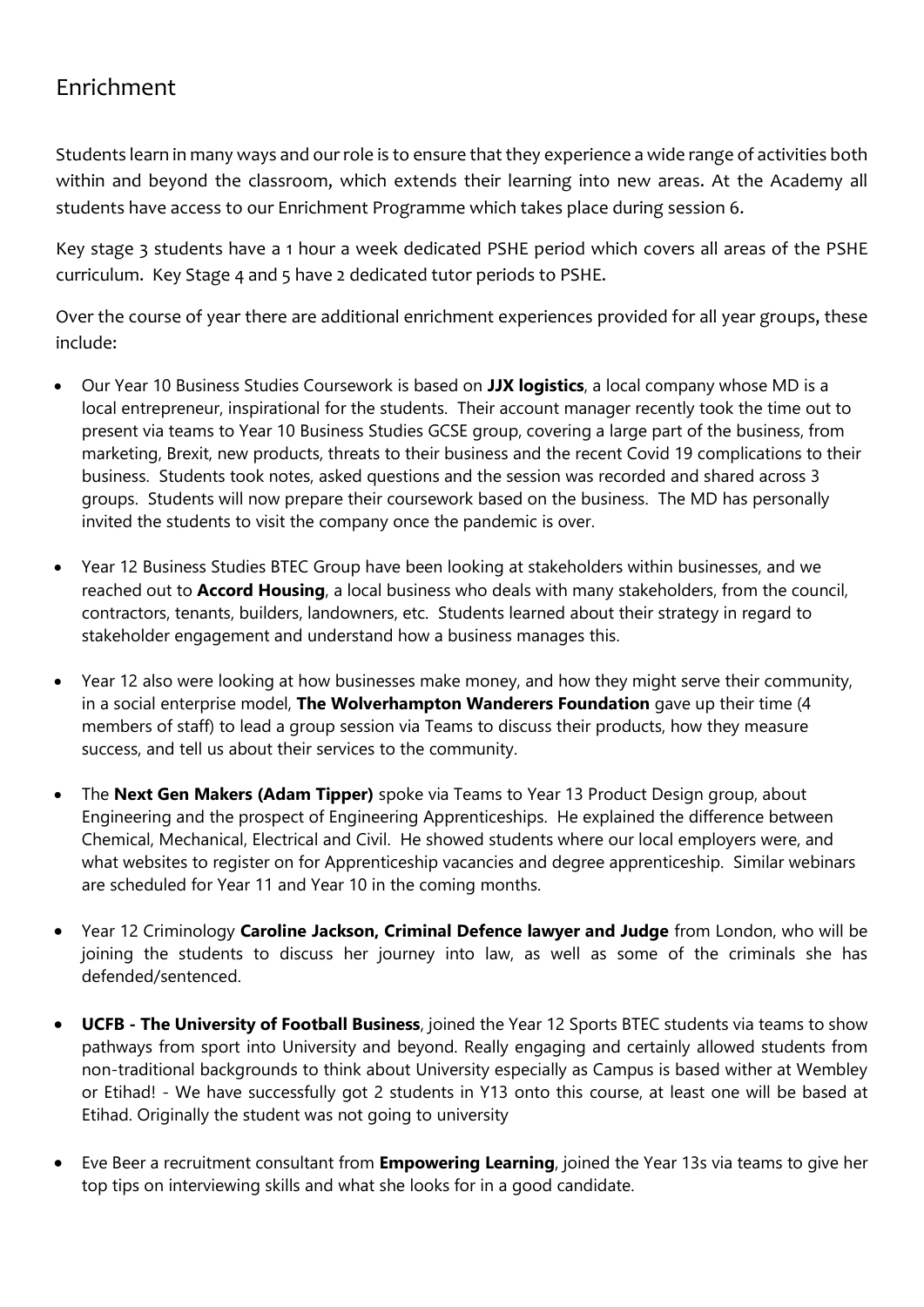- Prior to covid we successfully engaged in the 1 million mentor programme for 2 years which raised aspirations.
- Y12 student has successfully been accepted onto the **Sir Doug Ellis Pathway to Healthcare which** means he will gain a range of support on his journey to medicine, including mentoring, work experience, tutoring for his A levels, and then a conditional offer at Aston University!
- **Medic Mentor Virtual Work Experience** A number of students from year 11 & 12 have signed up for this virtual Work Experience opportunity ran jointly with **QE Hospital and Medic Mentors**, which will take place over the next 6 months, one Saturday every month, and follow the journey of 4 patients from admittance to recovery, looking at all allied healthcare careers involved.
- **Social Mobility Foundation** This opportunity has been offered to all Year 12 HPA students (4 GCSE at A) and 4 have applied, involves mentoring and Work Experience with top employers, e.g. JP Morgan, NHS, EY.
- **Mastering the Mainframe** A session delivered for up to 30 Year 9 students by IT Faculty, Wolverhampton University (Aspire to HE) via Teams
- **Year 9 Day** Labour Market Information Session (Funded by Aspire to HE) tailored to students, raised the aspirations of students to go on to further education and next steps. Led into Guided Choices conversations and meant students were able to make more informed decisions.
- Medical Mavericks (Funded by Aspire to HE)
- **Year 12 Campus Experience Day - Uni of Wolverhampton**
- **Y11 and P16 Dance workshops with University**
- **Business Studies** Innovative Business Session with **VR Simulations** (They make virtual scenes as in games for police/fire for training)

Key Stage 3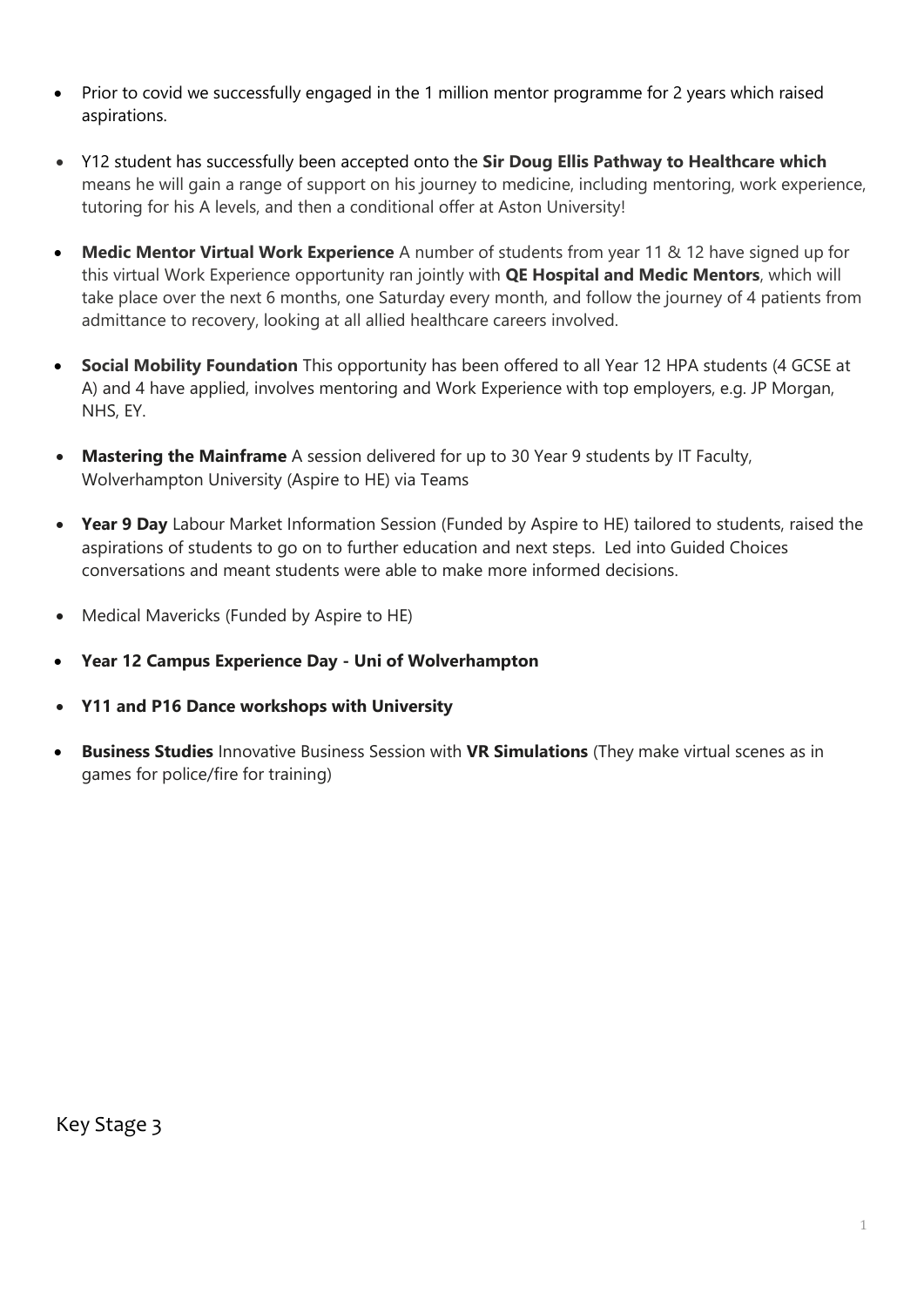At Key Stage 3 we offer a balanced suite of subjects that meets the requirements of the National Curriculum. All students study Mathematics, English, Science, History, Geography, Creative Arts (Art, music and drama), Design (Food and Design technology), Physical Education, ICT, Religious Education and a language.

All lessons are 1 hour and the numbers of allocated hours are as below:

|                                       | Number of     |
|---------------------------------------|---------------|
| Subject                               | lessons/hours |
|                                       | per week      |
| English                               |               |
| Mathematics                           |               |
| Science                               |               |
| <b>Creative Arts</b>                  |               |
| Design/ICT                            |               |
| History                               | $\mathcal{P}$ |
| Geography                             | $\mathcal{D}$ |
| Physical Education                    | $\mathcal{L}$ |
| Language (or additional intervention) | $\mathcal{P}$ |
| <b>PSHE</b>                           |               |
| Religious Education                   |               |

Key Stage 4

Students are currently divided into two bands and students are set, based on ability, within each band for English, Mathematics and Science. Each student will study for examinations in English Language, English Literature, Mathematics and Double Science.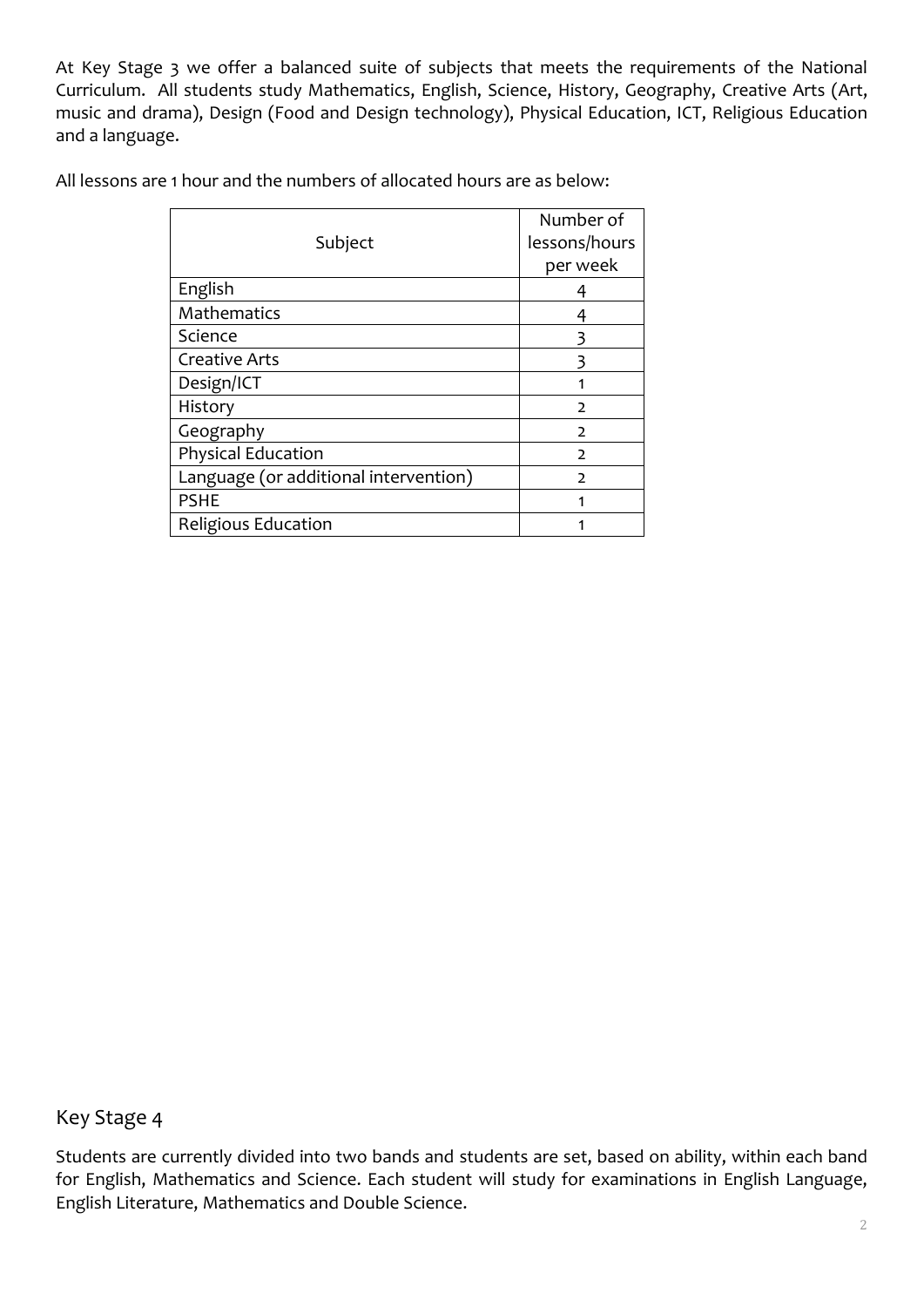Students are then able to select three additional option subjects. These maybe further GCSEs (including triple Science), or alternatively, high quality vocational subjects which could provide a pathway to realistic and potentially rewarding career options.

As an Academy we would agree that for some students studying a humanity and a language (in addition to the core) is likely to provide a strong foundation for further study at A level and degree and enable students to keep their options open for a wide range of degree subjects and career opportunities.

All students will be interviewed prior to choosing their subjects as part of our 'Guided Choices Pathways' and in consultation with a member of staff they will make choices based on their prior attainment in Key Stage 3 in addition to their interest in the subject. We aim to ensure students are all on the right course and therefore parents/ guardians are also involved in this process.

Further information can be found in our KS4 Guided Choices booklet.

|             | Sessions per week |          |  |
|-------------|-------------------|----------|--|
| Subjects    | Year 10           | Year 11  |  |
| Mathematics | 5                 | 5        |  |
| English     | 5                 | 5        |  |
| Science     | 5                 | 5        |  |
| PE          | $\mathbf{1}$      | 1        |  |
| Option 1    | 3                 | 3        |  |
| Option 2    | 3                 | 3        |  |
| Option 3    | 3                 | 3        |  |
| <b>PSHE</b> | In tutor          | In tutor |  |

Key Stage 5

All students entering into Year 12 will choose to study between three and four subjects at A Level or equivalent. The number chosen will depend upon results achieved at Key Stage 4. Students can choose